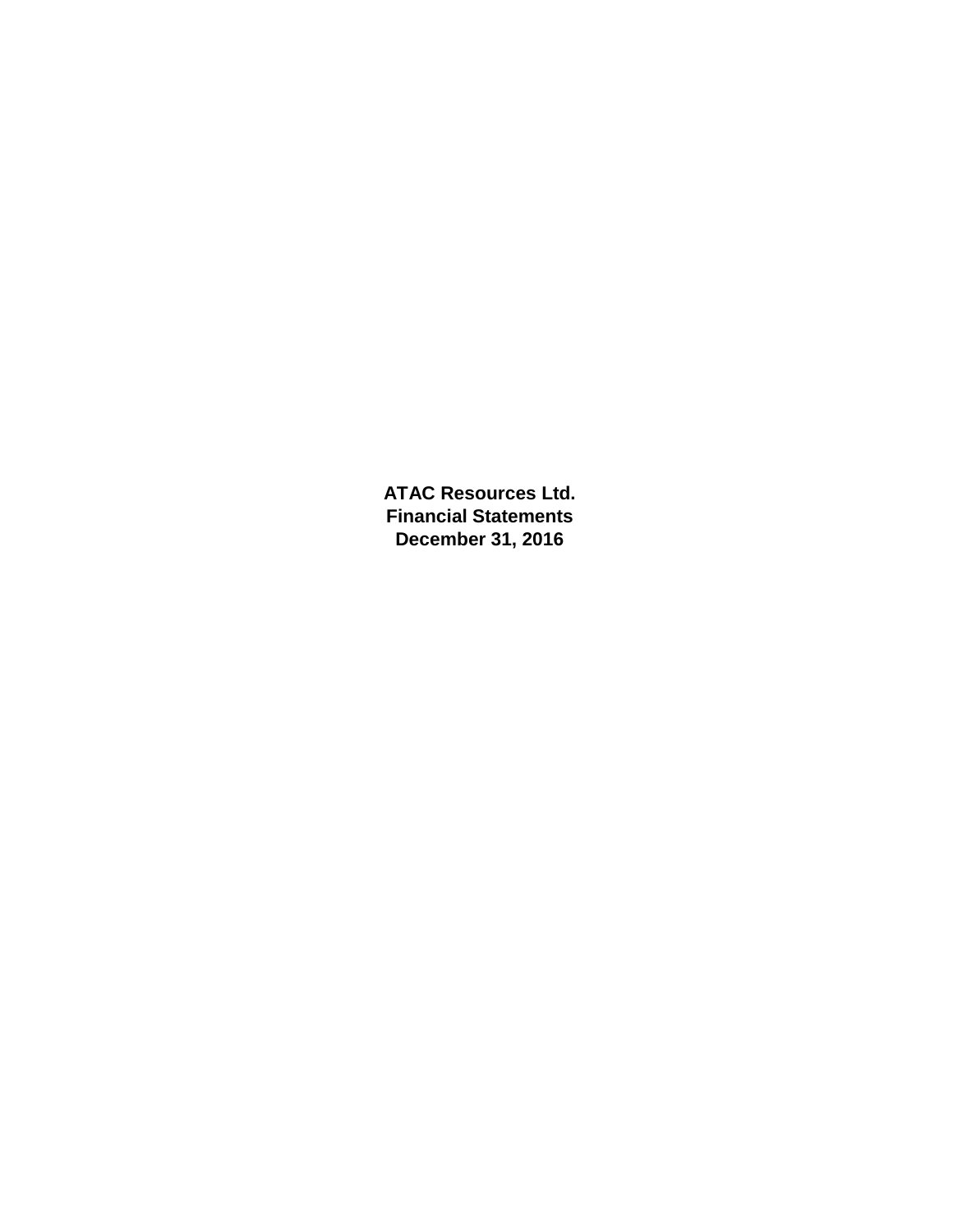# $\sum$ AVIDSON  $\&$  COMPANY LLP  $\_\_\_\_\$ Chartered Professional Accountants  $\_\_\_\$

# **INDEPENDENT AUDITORS' REPORT**

To the Shareholders of ATAC Resources Ltd.

We have audited the accompanying consolidated financial statements of ATAC Resources Ltd., which comprise the consolidated statements of financial position as at December 31, 2016 and 2015 and the consolidated statements of loss and comprehensive loss, changes in shareholders' equity, and cash flows for the years then ended, and a summary of significant accounting policies and other explanatory information.

# *Management's Responsibility for the Consolidated Financial Statements*

Management is responsible for the preparation and fair presentation of these consolidated financial statements in accordance with International Financial Reporting Standards, and for such internal control as management determines is necessary to enable the preparation of consolidated financial statements that are free from material misstatement, whether due to fraud or error.

# *Auditors' Responsibility*

Our responsibility is to express an opinion on these consolidated financial statements based on our audits. We conducted our audits in accordance with Canadian generally accepted auditing standards. Those standards require that we comply with ethical requirements and plan and perform the audit to obtain reasonable assurance about whether the consolidated financial statements are free from material misstatement.

An audit involves performing procedures to obtain audit evidence about the amounts and disclosures in the consolidated financial statements. The procedures selected depend on the auditors' judgment, including the assessment of the risks of material misstatement of the consolidated financial statements, whether due to fraud or error. In making those risk assessments, the auditor considers internal control relevant to the entity's preparation and fair presentation of the consolidated financial statements in order to design audit procedures that are appropriate in the circumstances, but not for the purpose of expressing an opinion on the effectiveness of the entity's internal control. An audit also includes evaluating the appropriateness of accounting policies used and the reasonableness of accounting estimates made by management, as well as evaluating the overall presentation of the consolidated financial statements.

We believe that the audit evidence we have obtained in our audits is sufficient and appropriate to provide a basis for our audit opinion.

## *Opinion*

In our opinion, these consolidated financial statements present fairly, in all material respects, the financial position of ATAC Resources Ltd. as at December 31, 2016 and 2015 and its financial performance and its cash flows for the years then ended in accordance with International Financial Reporting Standards.

# **"DAVIDSON & COMPANY LLP"**

March 29, 2017



Vancouver, Canada Chartered Professional Accountants

1200 - 609 Granville Street, P.O. Box 10372, Pacific Centre, Vancouver, B.C., Canada V7Y 1G6 Telephone (604) 687-0947 Davidson-co.com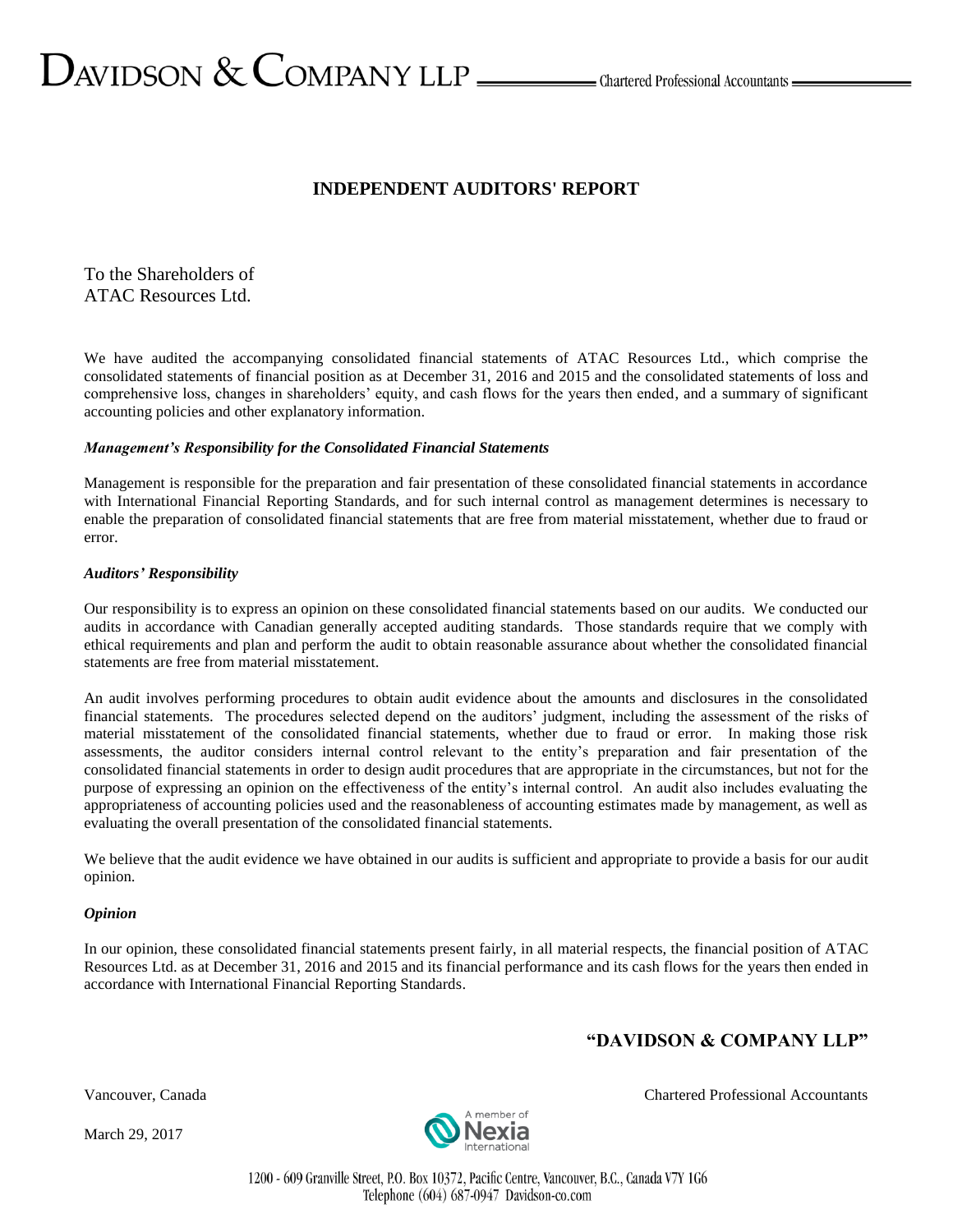# **ATAC Resources Ltd. Consolidated Statements of Financial Position As at December 31, 2016 and 2015**

|                                                                                                                                                                                               | <b>Note</b>    | December 31,<br>2016<br>\$   | December 31,<br>2015<br>\$ |
|-----------------------------------------------------------------------------------------------------------------------------------------------------------------------------------------------|----------------|------------------------------|----------------------------|
| <b>Assets</b>                                                                                                                                                                                 |                |                              |                            |
| <b>Current assets</b>                                                                                                                                                                         |                |                              |                            |
| Cash and cash equivalents                                                                                                                                                                     | 3              | 14,628,414                   | 15,938,120                 |
| Receivables and prepayments                                                                                                                                                                   | 4              | 74,365                       | 106,380                    |
| Marketable securities                                                                                                                                                                         | 5              | 1,469,165                    | 59,302                     |
|                                                                                                                                                                                               |                | 16,171,944                   | 16,103,802                 |
| <b>Non-current assets</b>                                                                                                                                                                     |                |                              |                            |
| Marketable securities                                                                                                                                                                         | 5              | 1                            | 1                          |
| Prepaid exploration expenditures                                                                                                                                                              |                | 5,670                        | 6,416                      |
| Mineral property interests                                                                                                                                                                    | $\overline{7}$ | 96,985,836                   | 93,280,105                 |
|                                                                                                                                                                                               |                | 96,991,507                   | 93,286,522                 |
| <b>Total assets</b>                                                                                                                                                                           |                | 113,163,451                  | 109,390,324                |
| Liabilities and shareholders' equity<br><b>Current liabilities</b><br>Accounts payable and accrued liabilities<br>Accounts payable to related parties<br>Flow-through share premium liability | 10<br>14       | 103,521<br>105,144<br>31,395 | 98,468<br>52,545           |
|                                                                                                                                                                                               |                | 240,060                      | 151,013                    |
| <b>Non-current liabilities</b>                                                                                                                                                                |                |                              |                            |
| Deferred income tax liability                                                                                                                                                                 | 11             | 12,722,993                   | 11,901,575                 |
| <b>Total liabilities</b>                                                                                                                                                                      |                | 12,963,053                   | 12,052,588                 |
| <b>Shareholders' equity</b>                                                                                                                                                                   |                |                              |                            |
| Share capital                                                                                                                                                                                 | 8              | 116,011,508                  | 113,055,372                |
| Contributed surplus                                                                                                                                                                           | 8              | 4,853,086                    | 15,609,330                 |
| <b>Deficit</b>                                                                                                                                                                                |                | (20,664,196)                 | (31, 326, 966)             |
| <b>Total shareholders' equity</b>                                                                                                                                                             |                | 100,200,398                  | 97,337,736                 |
| Total liabilities and shareholders' equity                                                                                                                                                    |                | 113,163,451                  | 109,390,324                |
| Nature of operations and going concern<br><b>Commitment</b>                                                                                                                                   | 1<br>14        |                              |                            |
|                                                                                                                                                                                               |                |                              |                            |

# **Approved on behalf of the Board of Directors on March 29, 2017:**

*"Bruce J. Kenway"* **Director** *"Glenn R. Yeadon"* **Director**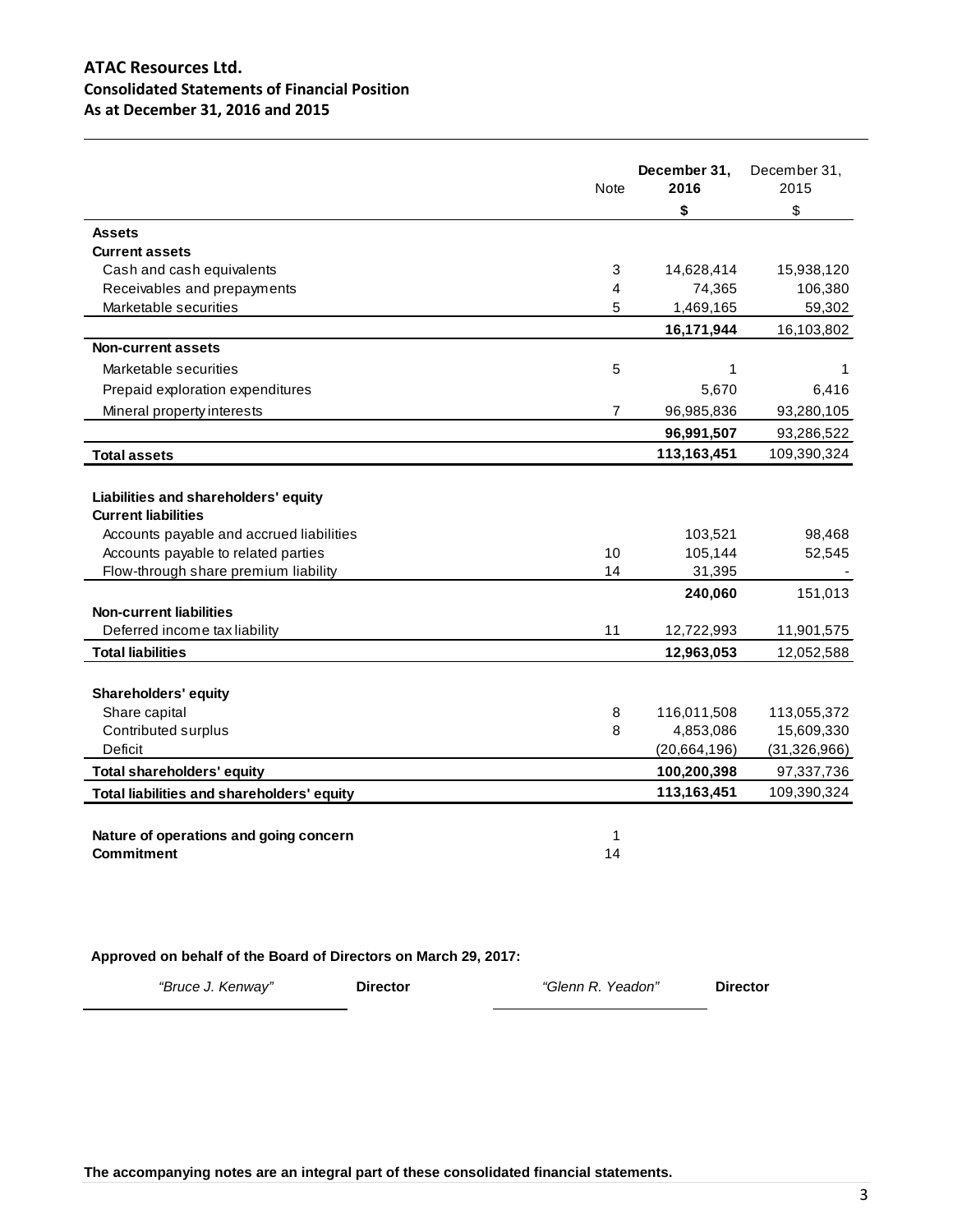# **ATAC Resources Ltd. Consolidated Statements of Changes in Shareholders' Equity For the years ended December 31, 2016 and 2015**

|                                          | <b>Number</b><br>of shares<br># | <b>Share</b><br>capital  | <b>Contributed</b><br>surplus | <b>Deficit</b><br>\$ | <b>Total</b><br>shareholders'<br>equity<br>S |
|------------------------------------------|---------------------------------|--------------------------|-------------------------------|----------------------|----------------------------------------------|
| January 1, 2015                          | 117,794,577                     | 113,055,372              | 16,033,105                    | (30, 774, 935)       | 98,313,542                                   |
| Share-based payments                     |                                 |                          | 815,386                       |                      | 815,386                                      |
| Re-allocated on expiry of options        |                                 | ٠                        | (1,220,046)                   | 1,220,046            |                                              |
| Re-allocated on cancellation of options  |                                 |                          | (19, 115)                     | 19,115               |                                              |
| Loss and comprehensive loss for the year |                                 |                          |                               | (1,791,192)          | (1,791,192)                                  |
| December 31, 2015                        | 117,794,577                     | 113,055,372              | 15,609,330                    | (31, 326, 966)       | 97,337,736                                   |
|                                          |                                 |                          |                               |                      |                                              |
| January 1, 2016                          | 117,794,577                     | 113,055,372              | 15,609,330                    | (31, 326, 966)       | 97,337,736                                   |
| Share-based payments                     |                                 |                          | 577,909                       |                      | 577,909                                      |
| Re-allocated on expiry of options        |                                 | $\overline{\phantom{a}}$ | (6,987,325)                   | 6,987,325            |                                              |
| Re-allocated on cancellation of options  |                                 |                          | (4,338,600)                   | 4,338,600            |                                              |
| Re-allocated on exercise of options      |                                 | 8,228                    | (8,228)                       |                      |                                              |
| Exercise of options                      | 27,500                          | 8,525                    |                               |                      | 8,525                                        |
| Private placement shares issued          | 5,000,000                       | 3,250,000                |                               |                      | 3,250,000                                    |
| Premium on flow-through shares issued    |                                 | (150,000)                |                               |                      | (150,000)                                    |
| Share issue costs                        |                                 | (160, 617)               |                               |                      | (160, 617)                                   |
| Loss and comprehensive loss for the year |                                 |                          |                               | (663, 155)           | (663, 155)                                   |
| December 31, 2016                        | 122,822,077                     | 116,011,508              | 4,853,086                     | (20,664,196)         | 100,200,398                                  |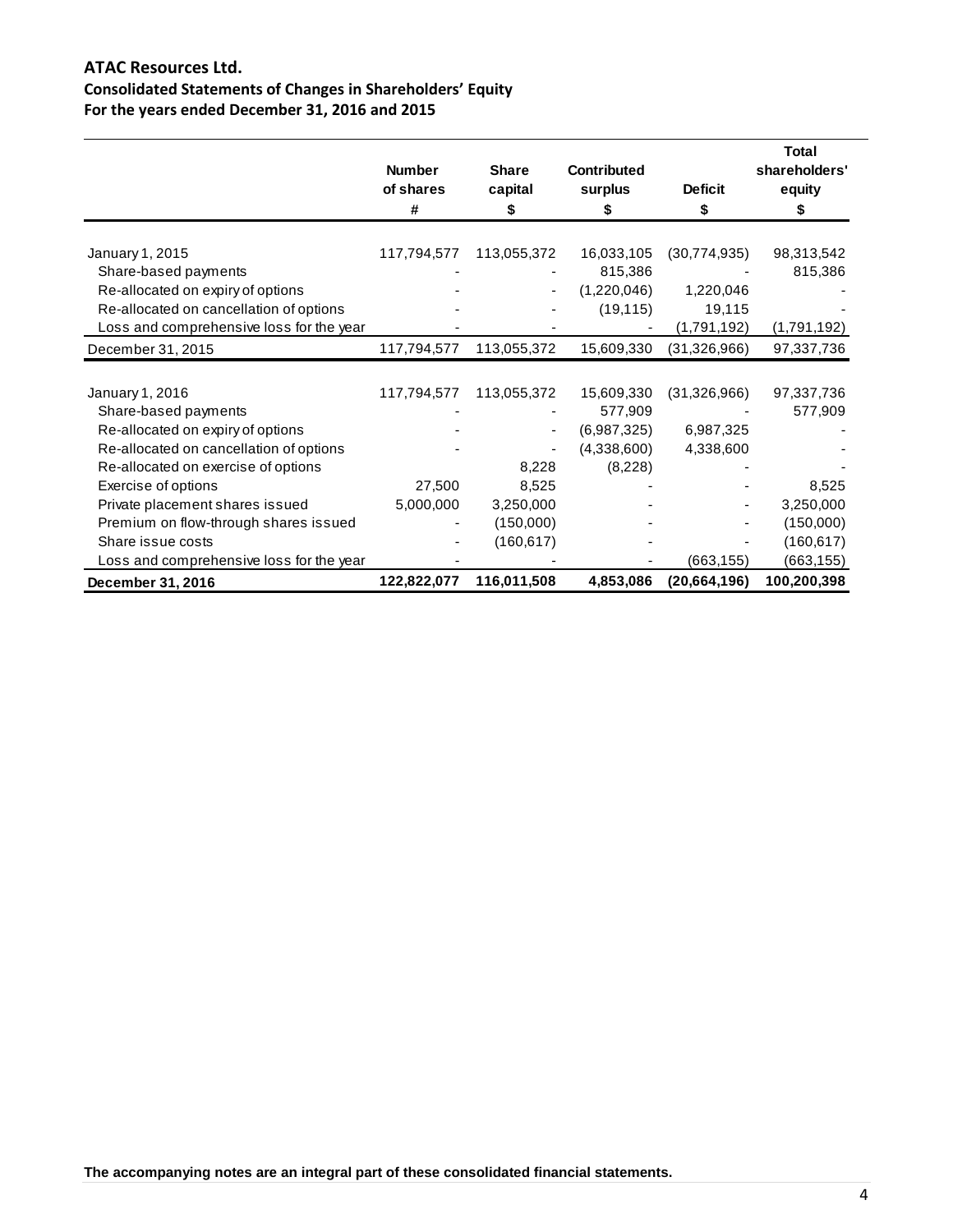# **ATAC Resources Ltd. Consolidated Statements of Loss and Comprehensive Loss For the years ended December 31, 2016 and 2015**

| <b>Expenses</b>                                                                    | <b>Note</b> | December 31,<br>2016<br>\$ | December 31,<br>2015<br>\$ |
|------------------------------------------------------------------------------------|-------------|----------------------------|----------------------------|
| Accounting, audit and legal                                                        | 10          | 125,132                    | 108,668                    |
| Consulting fees                                                                    | 10          | 42,000                     | 42,000                     |
| Flow-through taxes                                                                 | 14          |                            | 10,900                     |
| General administrative expenses                                                    |             | 73,087                     | 38,014                     |
| Insurance                                                                          |             | 45,286                     | 45,252                     |
| Investor relations and shareholder information                                     |             | 112,045                    | 129,337                    |
| Management, administration and corporate development fees                          | 10          | 340,937                    | 420,061                    |
| Office rent                                                                        | 10          | 42,000                     | 42,000                     |
| Property examination costs                                                         | 10          | 361                        | 116,640                    |
| Salaries and benefits                                                              | 10          | 79,001                     |                            |
| Share-based payments                                                               | 8           | 577,909                    | 815,386                    |
| Transfer agent and filing fees                                                     |             | 18,525                     | 28,304                     |
| Net loss from operating expenses                                                   |             | (1,456,283)                | (1,796,562)                |
| Interest income                                                                    |             | 142,512                    | 210,417                    |
| Gain on disposition of mineral property interests                                  | 7           | 1,674,999                  |                            |
| Loss on marketable securities                                                      | 5           | (265, 137)                 | (25, 897)                  |
| Income (loss) for the year before income taxes                                     |             | 96,091                     | (1,612,042)                |
| Deferred income tax expense                                                        | 11          | (759, 246)                 | (179, 150)                 |
| Loss and comprehensive loss for the year                                           |             | (663, 155)                 | (1,791,192)                |
| Loss per share<br>Weighted average number of common shares outstanding<br>- Basic# | 9           | 121, 137, 077              | 117,794,577                |
| - Diluted #                                                                        | 9           | 121, 137, 077              | 117,794,577                |
|                                                                                    |             |                            |                            |
| Basic loss per share \$                                                            | 9           | (0.00)                     | (0.02)                     |
| Diluted loss per share \$                                                          | 9           | (0.00)                     | (0.02)                     |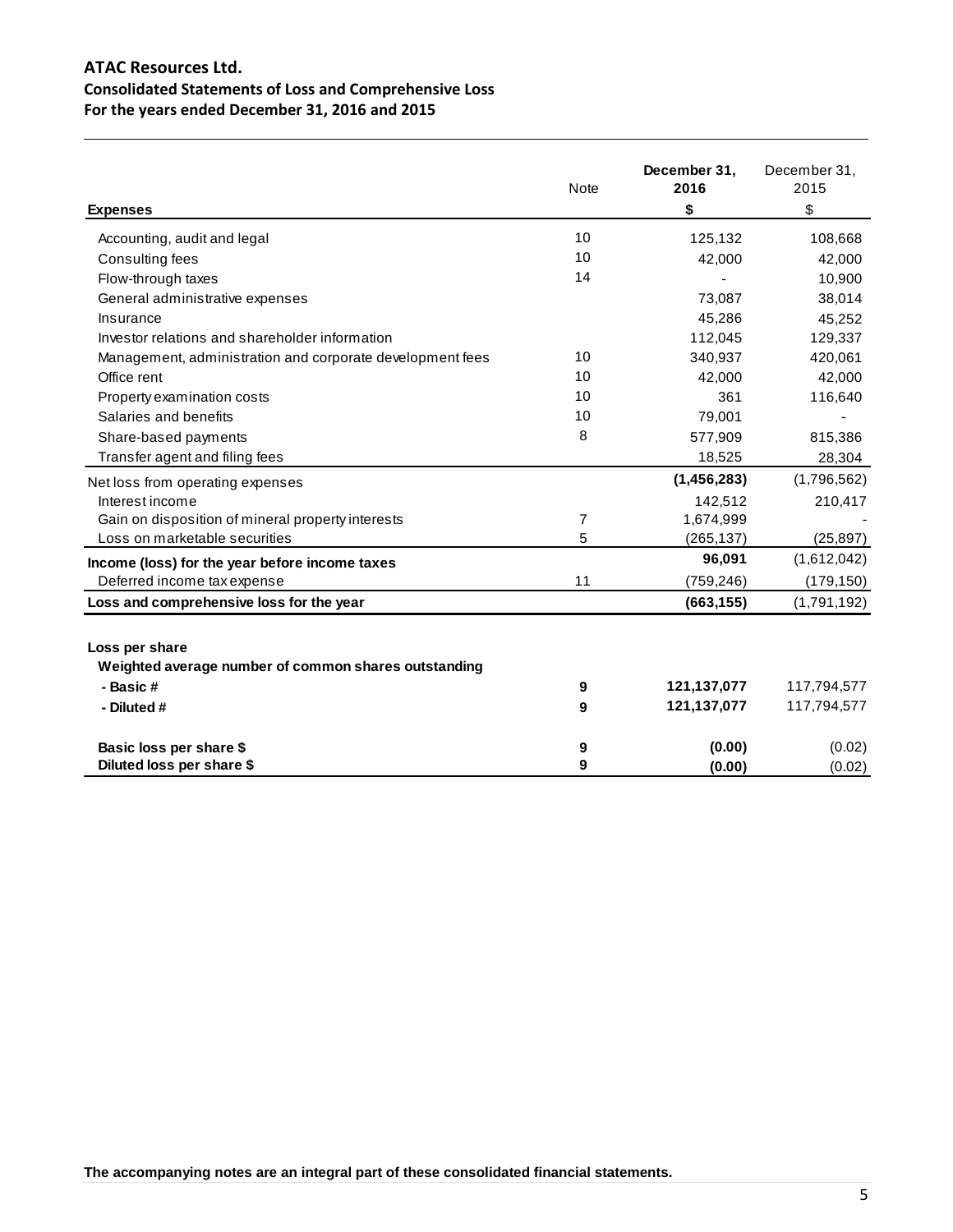# **ATAC Resources Ltd. Consolidated Statements of Cash Flows For the years ended December 31, 2016 and 2015**

|                                                   | <b>Note</b> | December 31,<br>2016 | December 31,<br>2015 |
|---------------------------------------------------|-------------|----------------------|----------------------|
|                                                   |             | \$                   | \$                   |
| <b>Operating activities</b>                       |             |                      |                      |
| Loss and comprehensive loss for the year          |             | (663, 155)           | (1,791,192)          |
| Adjustments for:                                  |             |                      |                      |
| Share-based payments                              |             | 577,909              | 815,386              |
| Gain on disposition of mineral property interests |             | (1,674,999)          |                      |
| Loss on marketable securities                     |             | 265,137              | 25,897               |
| Interest income                                   |             | (142, 512)           | (210, 417)           |
| Deferred income tax expense                       |             | 759,246              | 179,150              |
| Net change in non-cash working capital items      | 12          | 11,547               | 8,000                |
|                                                   |             | (866, 827)           | (973, 176)           |
| <b>Financing activities</b>                       |             |                      |                      |
| Issue of common shares for cash                   |             | 3,258,525            |                      |
| Share issue costs                                 |             | (217,050)            |                      |
|                                                   |             | 3,041,475            |                      |
| <b>Investing activities</b>                       |             |                      |                      |
| Interest received                                 |             | 142,512              | 210,417              |
| Mineral property acquisition costs                |             | (217, 898)           | (119, 101)           |
| Prepaid exploration expenditures                  |             | (15, 492)            | (5, 397)             |
| Deferred exploration and evaluation expenditures  |             | (3,393,476)          | (3,599,357)          |
|                                                   |             | (3,484,354)          | (3,513,438)          |
| Decrease in cash and cash equivalents             |             | (1,309,706)          | (4,486,614)          |
| Cash and cash equivalents, beginning of year      |             | 15,938,120           | 20,424,734           |
| Cash and cash equivalents, end of year            |             | 14,628,414           | 15,938,120           |

**Supplemental cash flow information** 12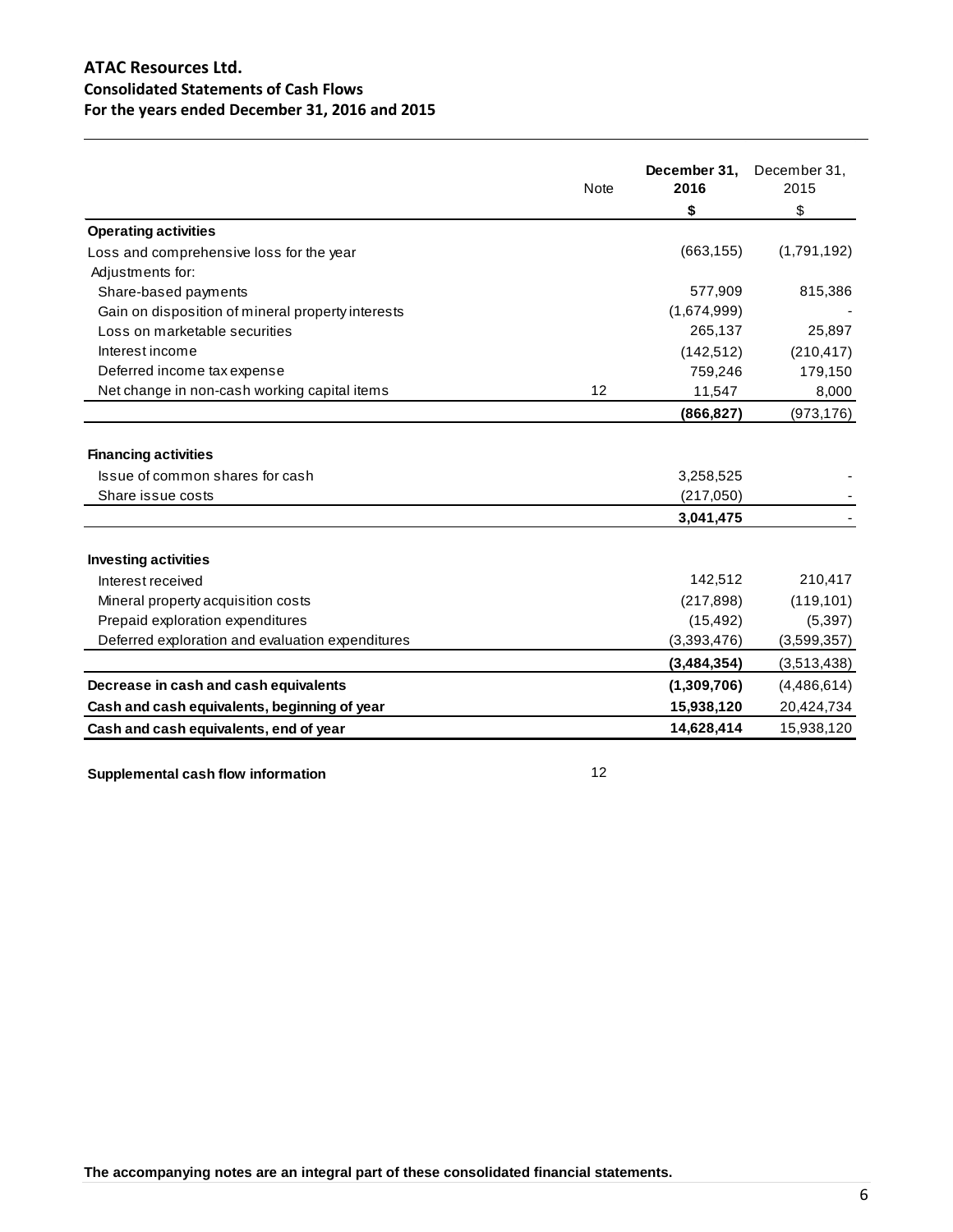## **1. Nature of operations and going concern**

ATAC Resources Ltd. (the "Company" or "ATAC") was incorporated under the laws of the Province of British Columbia, Canada. Head office is located at 1016 - 510 West Hastings Street, Vancouver, British Columbia, Canada, V6B 1L8. Its records office is located at 1710 - 1177 West Hastings Street, Vancouver, British Columbia, Canada, V6E 2L3. Its main business activity is the acquisition, exploration and evaluation of mineral property interests located in Canada. The consolidated financial statements ("financial statements") of the Company as at December 31, 2016 and December 31, 2015 and for the years then ended comprise the Company and its subsidiaries. Its common shares trade on the TSX Venture Exchange ("TSX-V").

The Company is in the process of exploring its mineral property interests and has not yet determined whether they contain mineral reserves that are economically recoverable. The Company's continuing operations and the underlying value and recoverability of the amounts shown for mineral property interests are entirely dependent upon the existence of economically recoverable mineral reserves, the ability of the Company to obtain the necessary financing to complete the exploration and development of the mineral property interests, obtaining the necessary permits to mine, and on future profitable production or proceeds from the disposition of the mineral property interests.

These financial statements are prepared on the basis that the Company will continue as a going concern, which assumes that the Company will be able to continue in operation for the foreseeable future and will be able to realize its assets and discharge its liabilities and commitments in the normal course of operations. As an exploration stage company, the Company does not have revenues and historically has recurring operating losses. As at December 31, 2016, the Company had working capital of \$15,931,884 (December 31, 2015 - \$15,952,789) and shareholders' equity of \$100,200,398 (December 31, 2015 - \$97,337,736). Management has assessed that this working capital is sufficient for the Company to continue as a going concern beyond one year. If the going concern assumption were not appropriate for these financial statements, it could be necessary to restate the Company's assets and liabilities on a liquidation basis.

#### **2. Significant accounting policies**

#### **(a) Basis of presentation**

These financial statements have been prepared in accordance with International Financial Reporting Standards and Interpretations (collectively, "IFRS"), as issued by the International Accounting Standards Board ("IASB") and the International Financial Reporting Interpretations Committee ("IFRIC").

These financial statements have been prepared on an historical cost basis, except for financial instruments which are classified as fair value through profit or loss ("FVTPL"). In addition, these financial statements have been prepared using the accrual basis of accounting, except for cash flow information.

The accounting policies set out below have been applied consistently by the Company and its subsidiaries.

All amounts on the financial statements are presented in Canadian dollars which is the functional currency of the Company and its subsidiaries.

Effective January 1, 2016 the Company's operating expenses are being further detailed in the body of the Consolidated Statement of Loss and Comprehensive Loss. Administrative and management fees, insurance expense, office rent, and transfer agent and filing fees, that were previously included in office and administration expense, are now shown as separate line items. Investor relations fees have been removed from investor relations expense and are included with the administrative and management fees under the new heading "management, administrative and corporate development fees". Investor relations has been renamed – "investor relations and shareholder information". The new presentation provides greater detail and presents the various operating fees as a single amount separate from non-fee expenses. The comparative figures for the year ended December 31, 2015 have been restated to reflect the new presentation.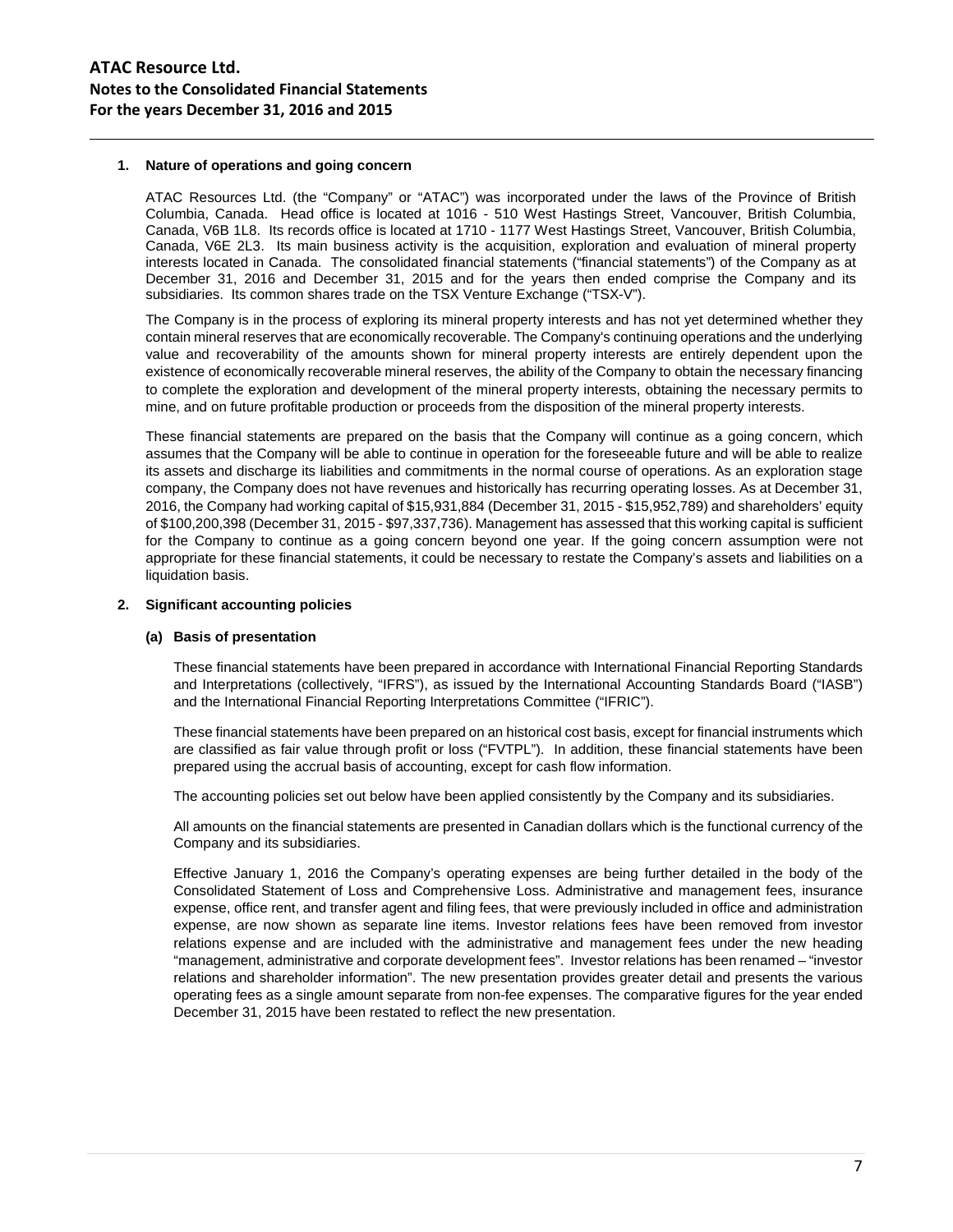# **ATAC Resource Ltd. Notes to the Consolidated Financial Statements For the years December 31, 2016 and 2015**

# **2. Significant accounting policies** (continued)

## **(b) Principles of consolidation**

These financial statements include the financial statements of the Company and its subsidiaries.

Subsidiaries are entities controlled by the Company, and are included in the consolidated financial statements from the date that control commences until the date that control ceases. The accounting policies of subsidiaries are changed where necessary to align them with the policies adopted by the Company.

Associates are those entities in which the Company has significant influence, but not control over the financial and operating policies. Significant influence is presumed to exist when the Company holds between 20 and 50 percent of the voting power of another entity. Investments in associates are accounted for using the equity method (equity accounted investees) and are recognized initially at cost. When applicable, the financial statements include the Company's share of the income and expenses and equity movements of equity accounted investees, after adjustments to align the accounting policies with those of the Company from the date that significant influence or joint control commences, until the date that significant influence or joint control ceases. When the Company's share of losses exceeds its interest in an equity accounted investee, the carrying amount of that interest, including any long-term investments, is reduced to nil, and the recognition of further losses is discontinued, except to the extent that the Company has an obligation, or has made payments on behalf of the investee. The Company has no associates requiring equity accounting.

A jointly controlled operation is a joint venture carried on by each venturer using its own assets in pursuit of the joint operations. When applicable, the financial statements include the assets that the Company controls and the liabilities that it incurs in the course of pursuing the joint operation and its share of any revenues and expenses from the joint operation.

Inter-company balances and transactions, and any unrealized income and expenses arising from inter-company transactions, are eliminated in preparing the financial statements. Unrealized gains arising from transactions with equity accounted investees are eliminated against the investment, to the extent of the Company's interest in the investee. Unrealized losses are eliminated in the same way as unrealized gains, but only to the extent that there is no evidence of impairment.

## **(c) Financial instruments**

The Company classifies its financial instruments in the following categories: as FVTPL, loans and receivables, and other financial liabilities. The classification depends on the purpose for which the financial assets or liabilities were acquired. Management determines the classification of financial assets and liabilities at initial recognition.

(i) Non-derivative financial assets

The Company has the following non-derivative financial assets: financial assets at FVTPL and loans and receivables.

A financial asset is classified as FVTPL if it is classified as held for trading or is designated as such upon initial recognition. Financial assets are designated as FVTPL if the Company manages such investments and makes purchase and sale decisions based on their fair value in accordance with the Company's documented risk management or investment strategy. On initial recognition material transaction costs are recognized in profit or loss as incurred. Financial assets at FVTPL are measured at fair value, and changes therein are recognized in profit or loss.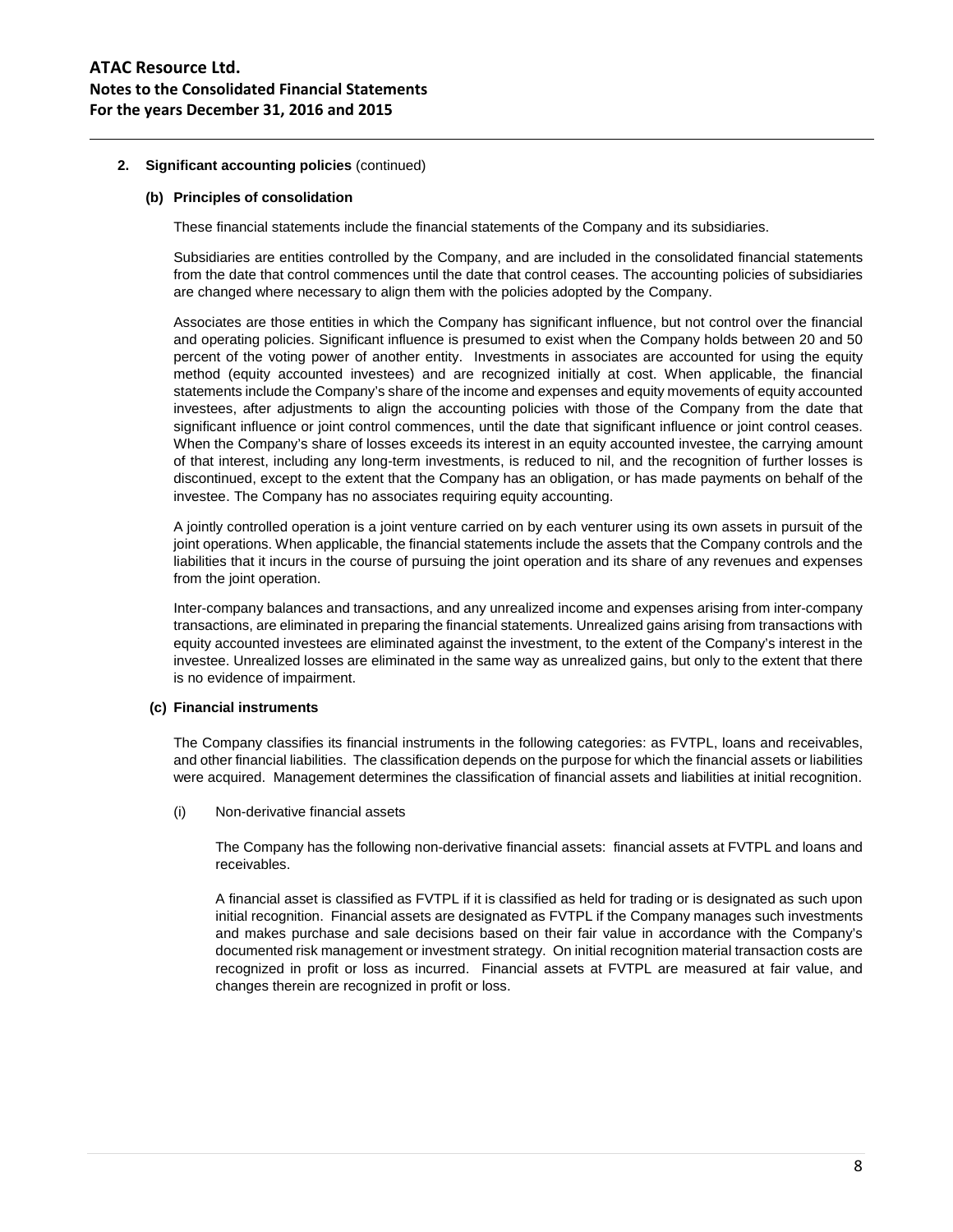- **(c) Financial instruments** (continued)
	- (i) Non-derivative financial assets (continued)

The Company's marketable securities are classified as FVTPL. Marketable securities held in companies with an active market are classified as current assets at fair value. Marketable securities held in non-public companies without an active market are classified as non-current assets and are valued at fair value. In situations where fair value is indeterminable or impracticable to determine, the shares are recorded at cost. This may occur when non-public company shares are received as payment for mineral property interests. In such situations cost is determined by reference to the issue price of similar shares issued by the non-public entity for cash, at or near the time of issue of the investment shares, and in similar volumes. When, at future measurement dates fair value is still indeterminable, or impracticable, cost is used as the measure of fair value. When there is evidence of impairment the shares are written-down to expected realizable value.

Cash and cash equivalents are classified as FVTPL and are accounted for at fair value. Cash equivalents include highly liquid investments with original maturities of three months or less, and which are subject to an insignificant risk of change in value. Cash equivalents are held for the purpose of meeting short-term cash commitments rather than for investment or other purposes.

Loans and receivables are financial assets with fixed or determinable payments that are not quoted in an active market. Such assets are recognized initially at fair value plus any directly attributable transaction costs. Subsequent to initial recognition, loans and receivables are measured at amortized cost using the effective interest method, less any impairment losses.

(ii) Derivative financial assets

Warrants are classified as derivative financial assets and are recorded at FVTPL. Warrants without an active market that are received as attachments to common share units are initially recorded at nominal amounts. At the time of purchase the total unit cost is allocated in full to each common share. Subsequent value is determined at measurement date using a valuation technique, such as the Black-Scholes option pricing model, or when the valuation technique input variables are not reliable, using the intrinsic value, which is equal to the higher of the market value of the underlying security, less the exercise price of the warrant, or zero. The Company does not own warrants as at December 31, 2016.

(iii) Non-derivative financial liabilities

The Company has the following non-derivative financial liabilities: accounts payable and accrued liabilities and due to related parties.

Such financial liabilities are recognized initially at fair value plus any directly attributable transaction costs. Subsequent to initial recognition these financial liabilities are measured at amortized cost using the effective interest method.

## **(d) Mineral property interests**

The acquisition costs of mineral property interests and any subsequent exploration and evaluation costs are capitalized until the property to which they relate is placed into production, sold, allowed to lapse or abandoned. Exploration and evaluation costs incurred prior to obtaining ownership, or the right to explore a property, are expensed as incurred as property examination costs. Mineral property interests that have close proximity and have the possibility of being developed as a single mine are grouped as projects and are considered separate cash generating units ("CGU") for the purpose of determining future mineral reserves and impairments.

The acquisition costs include the cash consideration paid and the fair value of any shares issued for mineral property interests being acquired or optioned pursuant to the terms of relevant agreements.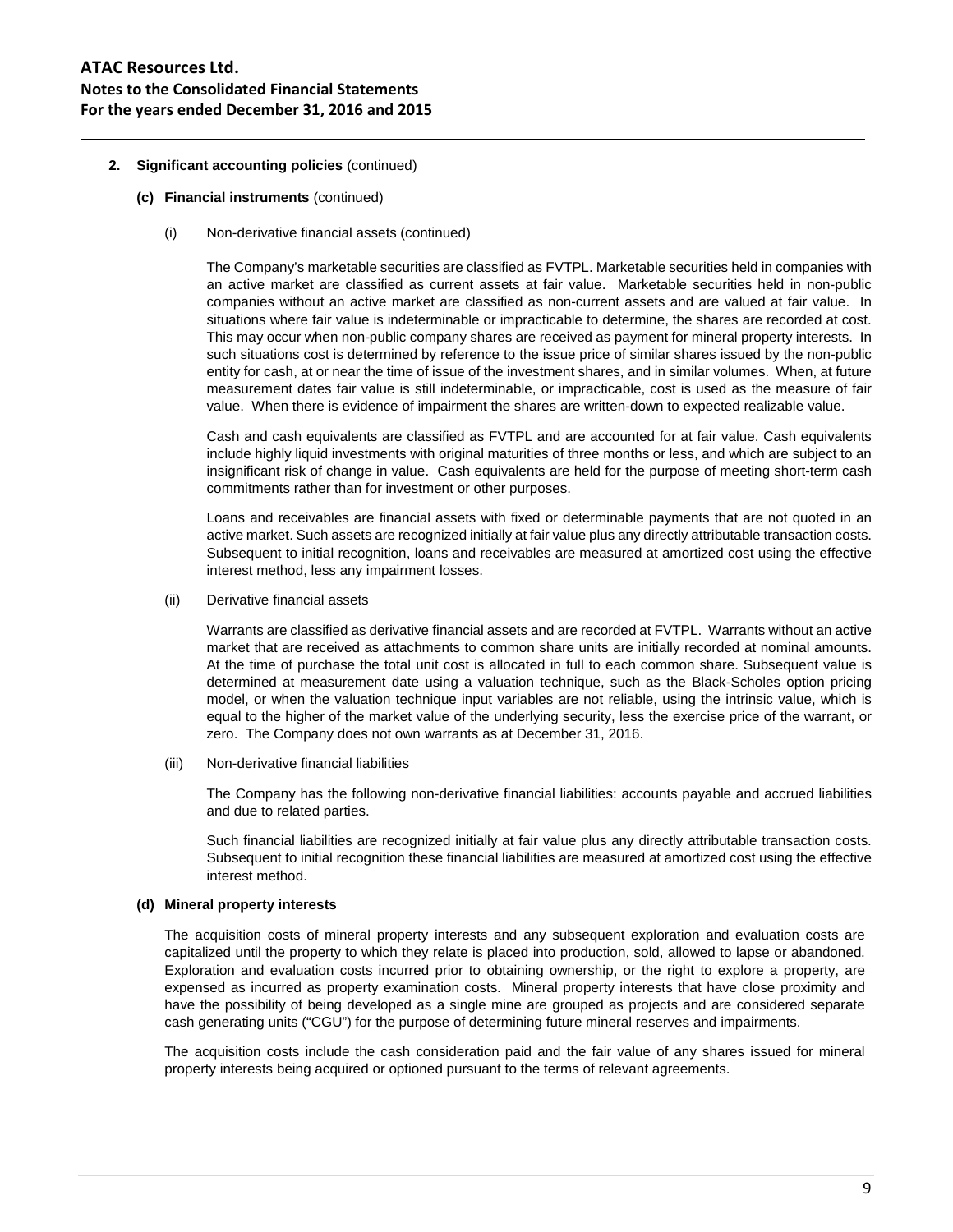## **(d) Mineral property interests** (continued)

Proceeds received from a partial sale or option of any interest in a property are credited against the carrying value of the property. When the proceeds exceed the carrying costs the excess is recorded in profit or loss in the year the excess is received. When all of the interest in a property is sold, subject only to any retained royalty interests which may exist, the accumulated property costs are written-off, with any gain or loss included in profit or loss in the year the transaction takes place. No initial value is assigned to any retained royalty interest. The royalty interest is subsequently assessed for value by reference to developments on the underlying mineral property.

Management reviews its mineral property interests at each reporting period for signs of impairment and annually after each exploration season to consider if there is impairment in value taking into consideration current year exploration results and management's assessment of the future probability of profitable operations from the property, or likely gains from the disposition or option of the property. If a property is abandoned or inactive for a prolonged period, or considered to have no future economic potential, the acquisition and deferred exploration and evaluation costs are written-off to profit or loss.

Should a project be put into production, the costs of acquisition, exploration and evaluation will be amortized over the life of the project based on estimated economic reserves. If the carrying value of a project exceeds estimated reserves, an impairment provision is recorded.

When entitled, the Company records refundable mineral exploration tax credits or incentive grants on an accrual basis and as a reduction of the carrying value of the mineral property interest. When the Company is entitled to non-refundable exploration tax credits, and it is probable that they can be used to reduce future taxable income, a deferred income tax benefit is recognized.

## **(e) Impairment**

#### (i) Financial assets

A financial asset is assessed at each reporting date to determine whether there is any objective evidence that it is impaired. A financial asset could be impaired if objective evidence indicates that one or more events have had a negative effect on the estimated future cash flows of that asset.

An impairment loss in respect of a financial asset measured at amortized cost is calculated as the difference between its carrying amount and the present value of the estimated future cash flows, discounted at the original effective interest rate.

Individually significant financial assets are tested for impairment on an individual basis. The remaining financial assets are assessed collectively in groups that share similar credit risk characteristics.

An impairment loss is reversed if the reversal can be related objectively to an event occurring after the impairment loss was recognized. For financial assets measured at amortized cost, this reversal is recognized in profit or loss.

## (ii) Non-financial assets

Non-financial assets are reviewed quarterly by management for indicators that carrying value is impaired and may not be recoverable. When indicators of impairment are present the recoverable amount of an asset is evaluated at the CGU level, which is the smallest identifiable group of assets that generates cash inflows that are largely independent of the cash inflows from other assets or groups of assets. The recoverable amount of a CGU is the greater of the CGU's fair value less costs to sell and its value in use. An impairment loss is recognized in profit or loss to the extent that the carrying amount exceeds the recoverable amount. The Company's mineral property interest impairment policy is more specifically discussed in note 2(d) above.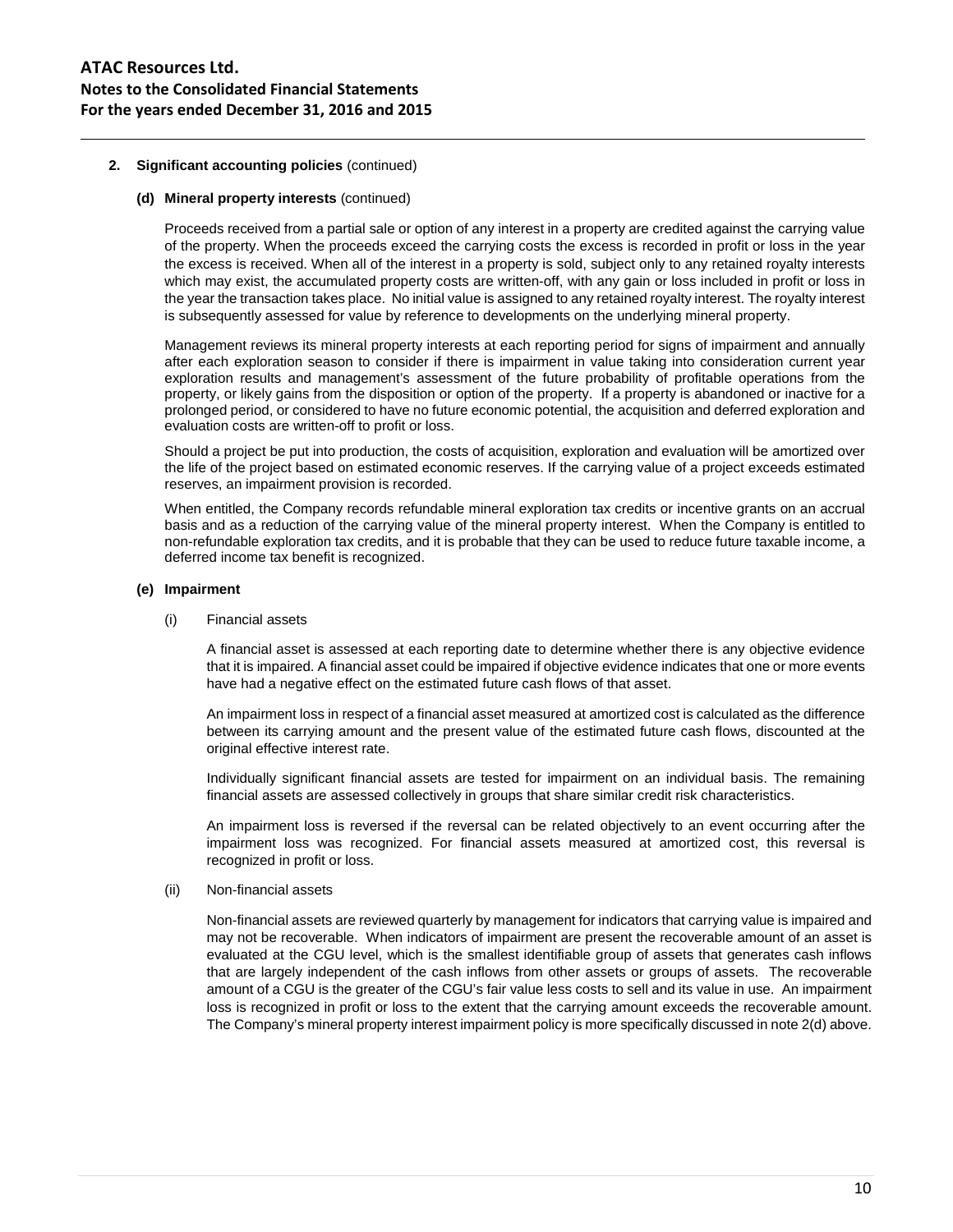#### **(f) Share capital**

Common shares are classified as equity. Transaction costs directly attributable to the issue of common shares and share options are recognized as a deduction from equity, net of any tax effects. Common shares issued for consideration other than cash, are valued based on their market value at the date the shares are issued.

When share capital recognized as equity is repurchased, the amount of the consideration paid, which includes directly attributable costs, net of any tax effects, is recognized as a deduction from equity. Share capital is reduced by the average per-common-share carrying amount, with the difference between this amount and the consideration paid, added to or deducted from contributed surplus.

The Company has adopted a residual value method with respect to the measurement of shares and warrants issued as private placement units. The residual value method first allocates value to the more easily measurable component based on fair value and then the residual value, if any, to the less easily measurable component. The Company considers the fair value of common shares issued in a unit private placement to be the more easily measurable component and the common shares are valued at their fair value, as determined by the closing quoted bid price on the announcement date. The balance, if any, is allocated to the attached warrants. Any fair value attributed to the warrants is recorded as contributed surplus.

# **(g) Flow-through share private placements**

As an incentive to complete private placements the Company may issue common shares, which by agreement are designated as flow-through shares. Such agreements require the Company to spend the funds from these placements on qualified exploration expenditures and renounce the expenditures and income tax benefits to the flow-through shareholders, resulting in no exploration deductions for tax purposes to the Company.

The shares are usually issued at a premium to the trading value of the Company's common shares. The premium is a reflection of the value of the income tax benefits that the Company must pass on to the flow-through shareholders. On issue, share capital is increased only by the non-flow-through share equivalent value. Any premium is recorded as a flow-through share premium liability.

The deferred income tax liability and reversal of the flow-through share premium liability are recorded on a pro-rata basis as the required exploration expenditures are completed.

## **(h) Share-based payment transactions**

The Company has a stock option plan that provides for the granting of options to Officers, Directors, related company employees and consultants to acquire shares of the Company. The fair value of the options is measured on grant date and is recognized as an expense with a corresponding increase in contributed surplus as the options vest.

Options granted to employees and others providing similar services are measured at grant date at the fair value of the instruments issued. Fair value is determined using the Black-Scholes option pricing model taking into account the terms and conditions upon which the options were granted. The amount recognized as an expense is adjusted to reflect the actual number of share options that are expected to vest. Each tranche in an award with graded vesting is considered a separate grant with a different vesting date and fair value. Each grant is accounted for on that basis.

Options granted to non-employees are measured at the fair value of the goods or services received, unless that fair value cannot be estimated reliably, in which case the fair value of the equity instruments issued is used. The value of the goods or services is recorded at the earlier of the vesting date, or the date the goods or services are received.

Over the vesting period, share-based payments are recorded as an operating expense and as contributed surplus. When options are exercised the consideration received is recorded as share capital. In addition, the related sharebased payments originally recorded as contributed surplus are transferred to share capital. When an option is cancelled or expires, the initial recorded value is reversed from contributed surplus and credited to deficit.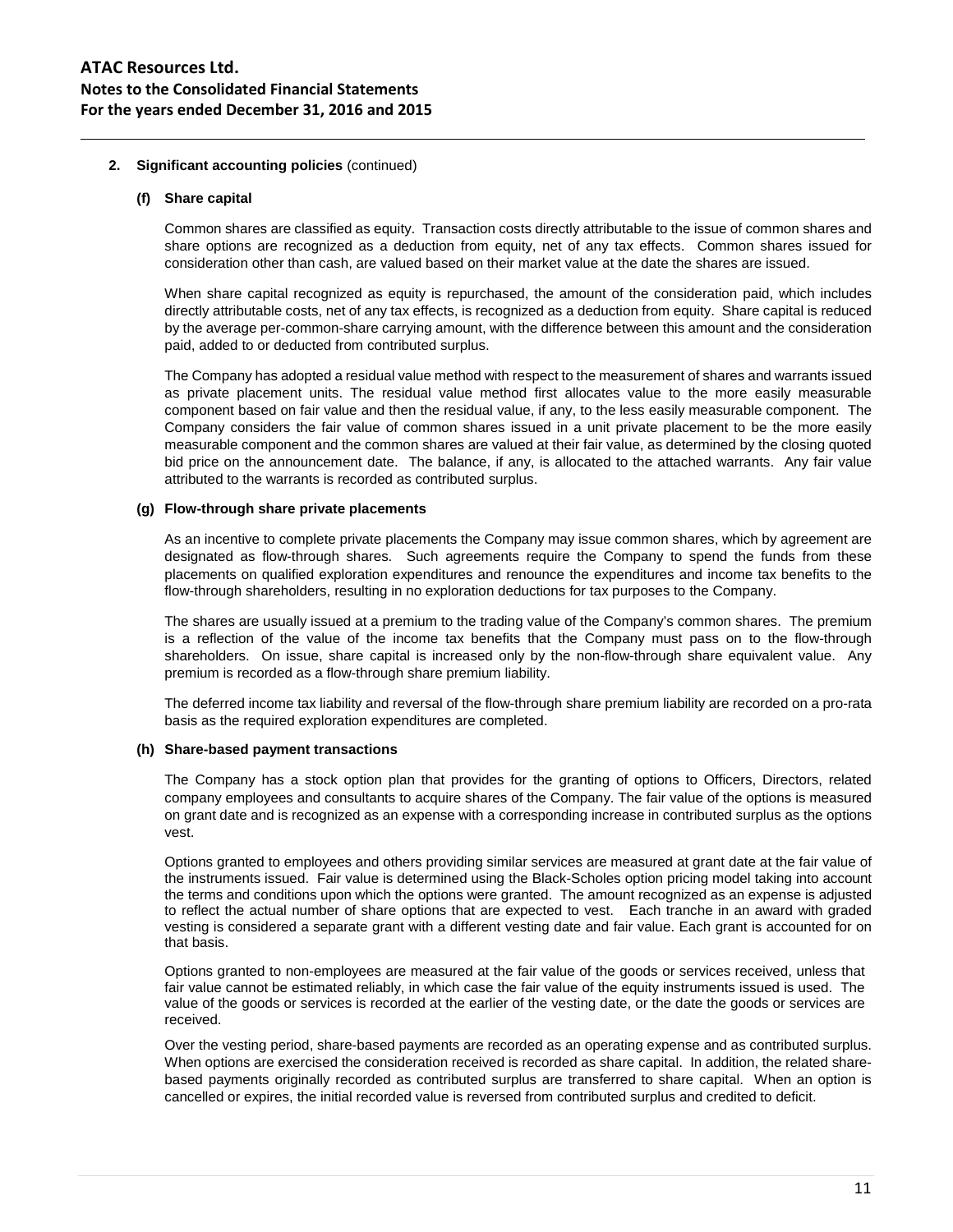## **(i) Environmental rehabilitation**

An obligation to incur restoration, rehabilitation and environmental costs arises when environmental disturbance is caused by the exploration, development or ongoing production of a mineral property interest. The estimated costs arising from the decommissioning of plant and other site preparation work, discounted to their net present value, are determined, and capitalized at the start of each project to the carrying amount of the asset, as soon as the obligation to incur such costs arises. Discount rates, using a pre-tax rate that reflects the time value of money, are used to calculate the net present value. These costs are charged against profit or loss over the economic life of the related asset, through amortization using either the unit-of-production or the straight line method. The related liability is adjusted at each reporting date for the unwinding of the discount rate, for changes to the current market-based discount rate, and for changes to the amount or timing of the underlying cash flows needed to settle the obligation. Costs for restoration of subsequent site damage which is created on an ongoing basis during production are provided for at their net present values and charged to profit or loss as extraction progresses.

The Company has no known restoration, rehabilitation or environmental costs related to its mineral property interests.

## **(j) Income taxes**

Income tax expense is comprised of current and deferred income taxes. Current income tax and deferred income tax are recognized in profit or loss, except to the extent that they relate to items recognized directly in equity or equity investments.

Current income tax is the expected tax payable or receivable on the taxable income or loss for the year, using tax rates enacted or substantively enacted at the reporting date, and any adjustment to tax payable in respect of previous years.

Deferred income tax is recognized in respect of temporary differences between the carrying amounts of assets and liabilities for financial reporting purposes and the amounts used for taxation purposes. Deferred income tax is measured at the tax rates that are expected to be applied to temporary differences when they reverse, based on the laws that have been enacted or substantively enacted by the reporting date. Deferred income tax assets and liabilities are offset if there is a legally enforceable right to offset current income tax liabilities and assets, and they relate to income taxes levied by the same tax authority for the same taxable entity. A deferred income tax asset is recognized for unused tax losses, tax credits and deductible temporary differences, to the extent that it is probable that future taxable income will be available against which they can be utilized. Deferred income tax assets are reviewed at each reporting date and are reduced to the extent that it is no longer probable that the related income tax benefit will be realized.

## **(k) Earnings (loss) per share**

The Company presents basic and diluted earnings (loss) per share ("EPS") data for its common shares. Basic EPS is calculated by dividing the profit or loss attributable to common shareholders of the Company by the weighted average number of common shares outstanding during the year, adjusted for own shares held. Diluted EPS is determined by dividing the profit or loss attributable to common shareholders by the weighted average number of common shares outstanding, adjusted for own shares held and for the effects of all potential dilutive common shares related to outstanding stock options and warrants issued by the Company for the years presented, which calculation proved to be anti-dilutive.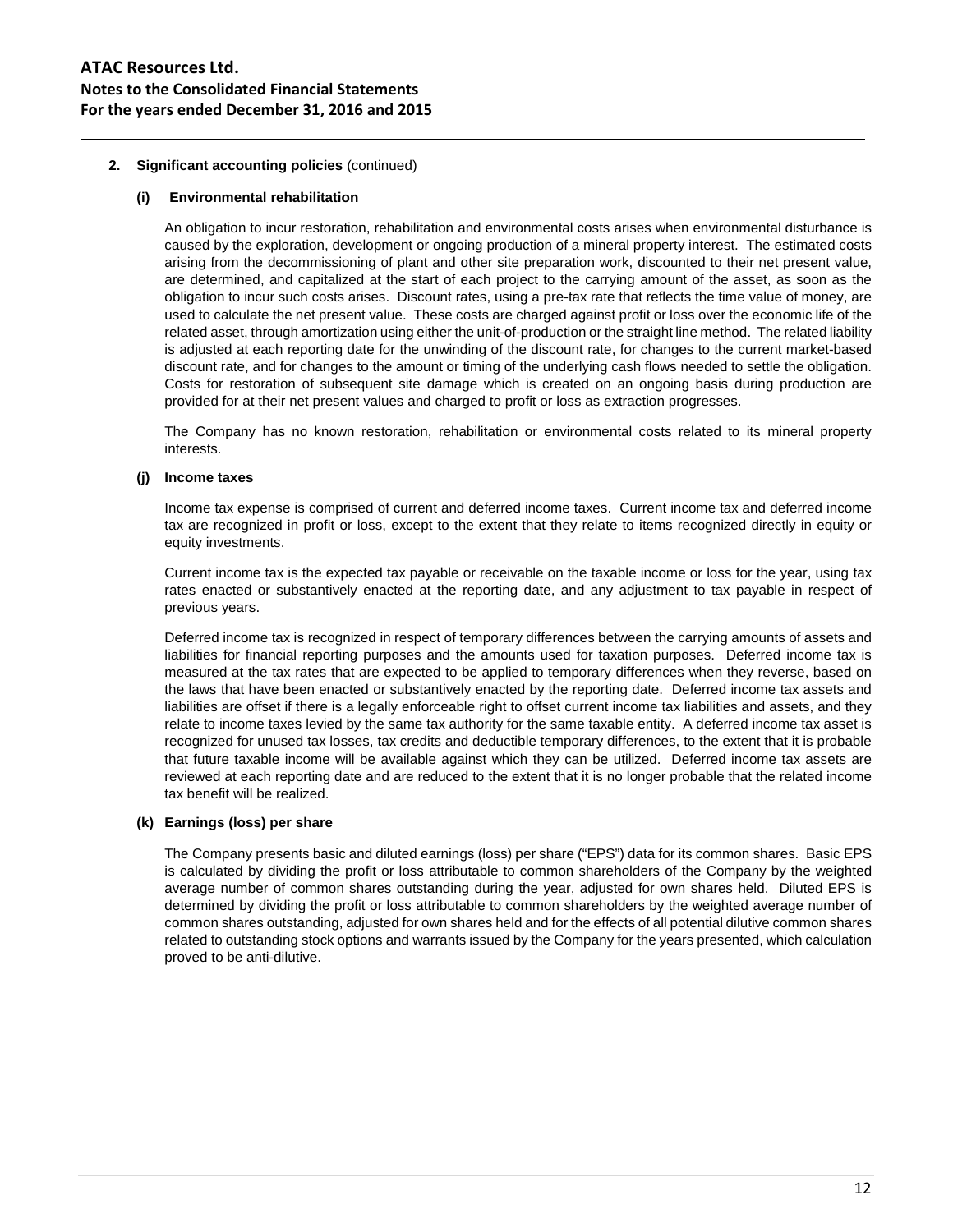## **(l) Use of estimates and critical judgments**

The preparation of financial statements requires management to make estimates and judgments that affect the reported amounts of assets and liabilities and disclosure of contingent assets and liabilities at the date of the financial statements, and the reported amounts of revenues and expenses during the year. Actual results could differ from those estimates and judgments. Those areas requiring the use of management estimates and judgments include:

## **Estimates**

- (i) Option or sale agreements, under which the Company may receive shares as payment, require the Company to determine the fair value of the shares received. Many factors can enter into this determination, including, if public shares, the number of shares received, the trading value of the shares, and volume of shares, and if non-public shares, the underlying asset value of the shares, or value of the claims under option or sale. This determination is subjective and does not necessarily provide a reliable single measure of the fair value of the shares received.
- (ii) Recorded costs of flow-through share premium liabilities reflect the premium received by the Company on the issue of flow-through shares. The premium is subject to measurement uncertainly and requires the Company to assess the value of non-flow through shares. This determination is subjective and does not necessarily provide a reliable single measure of the fair value of the premium liability.
- (iii) The determination of the fair value of stock options or warrants using stock pricing models requires the input of highly subjective variables, including expected price volatility. Wide fluctuations in the variables could materially affect the fair value estimate; therefore, the existing models do not necessarily provide a reliable single measure of the fair value of the Company's stock options and warrants.

## **Judgments**

- Recorded costs of mineral property interests and deferred exploration and evaluation costs are not intended to reflect present or future values of these properties. The recorded costs are subject to measurement uncertainty and it is reasonably possible, based on existing knowledge, that change in future conditions could require a material change in the recognized amount. Management is required, at each reporting date, to review its mineral property interests for signs of impairment. This is a highly subjective process taking into consideration exploration results, metal prices, economics, financing prospects and sale or option prospects. Management makes these judgments based on information available, but there is no certainty that a property is or is not impaired. Although the Company has taken steps to verify title to mineral properties in which it has an interest, these procedures do not guarantee the Company's title. Such properties may be subject to prior agreements or transfers and title may be affected by undetected defects.
- (ii) The determination of deferred income tax assets or liabilities requires subjective assumptions regarding future income tax rates and the likelihood of utilizing tax carry-forwards. Changes in these assumptions could materially affect the recorded amounts, and therefore do not necessarily provide certainty as to their recorded values.

## **(m) Standards issued but not yet effective**

Certain pronouncements have been issued by the IASB or IFRIC that are effective for accounting periods beginning on or after January 1, 2017. Many of these updates are not applicable or consequential to the Company and have been excluded from the discussion below.

*Tentatively effective for annual periods beginning on or after January 1, 2018*

## • New standard IFRS 9 *Financial Instruments*

IFRS 9 adds new requirements for impairment of financial assets and makes changes to the classification and measurement of financial instruments. When complete, IFRS 9 will replace IAS 39 *Financial Instruments: Recognition and Measurement*

The Company has initially assessed that there will be no material reporting changes as a result of adopting the new standard, however, there may be enhanced disclosure requirements.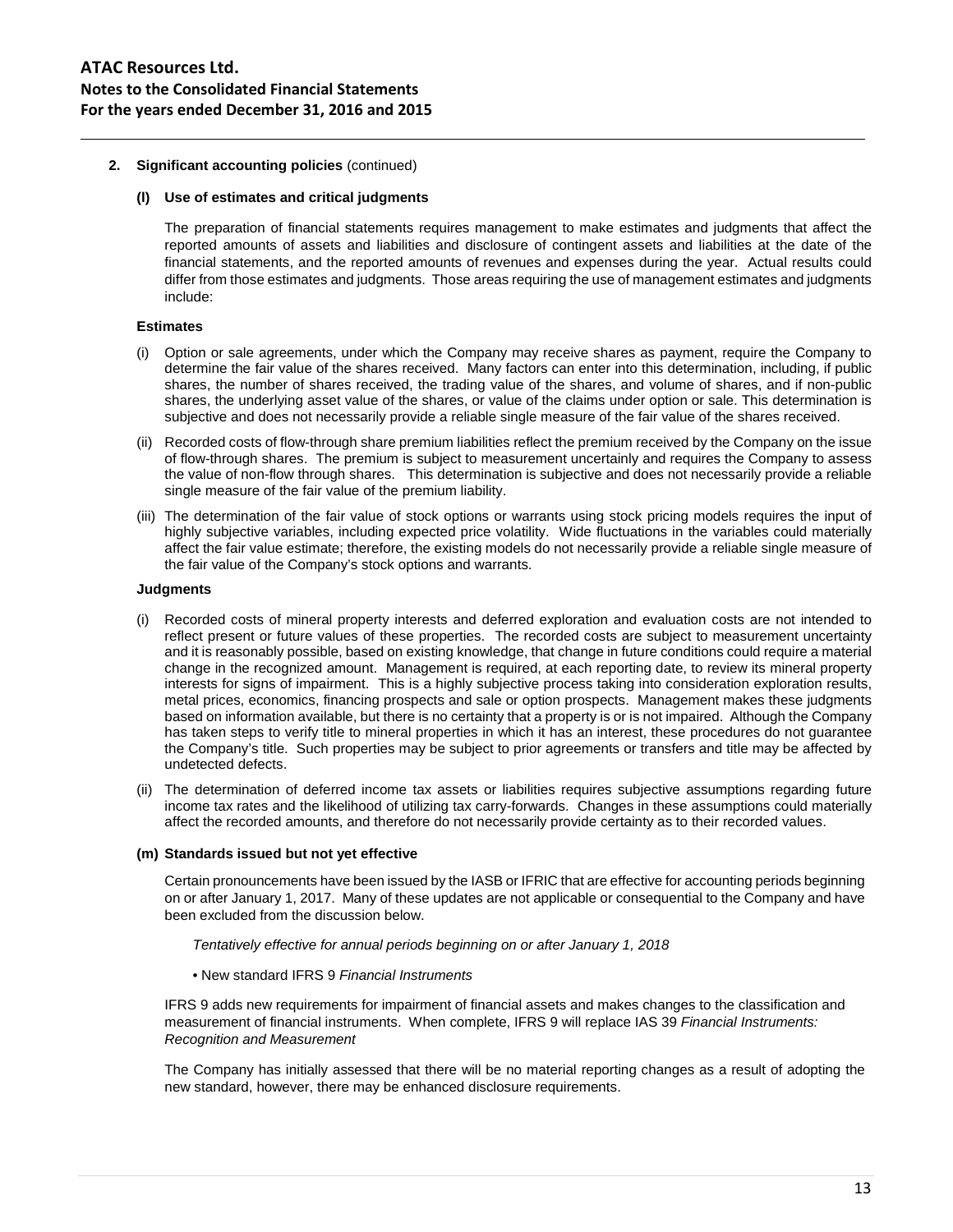# **ATAC Resources Ltd. Notes to the Consolidated Financial Statements For the years ended December 31, 2016 and 2015**

# **3. Cash and cash equivalents**

Cash and cash equivalents consists of the following:

|                                  | December 31, | December 31, |
|----------------------------------|--------------|--------------|
|                                  | 2016         | 2015         |
|                                  |              |              |
| Bank and broker balances         | 2.691.927    | 227.504      |
| Cashable investment certificates | 11.936.487   | 15,710,616   |
|                                  | 14,628,414   | 15,938,120   |

# **4. Receivables and prepayments**

Receivables and prepayments consists of the following:

|                                            | December 31, December 31, |         |  |
|--------------------------------------------|---------------------------|---------|--|
|                                            | 2016                      | 2015    |  |
|                                            |                           |         |  |
| Sales tax recoverable                      | 21,152                    | 18,564  |  |
| Yukon mineral exploration grant receivable | 6.144                     | 31,968  |  |
| Prepaid expenses                           | 47,069                    | 55,848  |  |
|                                            | 74,365                    | 106,380 |  |

# **5. Marketable securities**

Marketable securities consist of various common shares received on the option of mineral property interests as follows:

|                     |            | <b>Shares with Shares without</b> |            |              |              |
|---------------------|------------|-----------------------------------|------------|--------------|--------------|
|                     | an active  | an active<br>market               |            | <b>Total</b> | <b>Total</b> |
|                     | market     |                                   | Warrants   |              | loss         |
|                     | \$         | \$                                | \$         | \$           | \$           |
| <b>Cost</b>         |            |                                   |            |              |              |
| January 1, 2015     | 491,834    | 10,000                            |            | 501,834      |              |
| Additions/disposals |            |                                   |            |              |              |
| December 31, 2015   | 491,834    | 10,000                            |            | 501,834      |              |
| Fair value          |            |                                   |            |              |              |
| January 1, 2015     | 85,199     | 1                                 |            | 85,200       |              |
| Unrealized loss     | (25, 897)  |                                   |            | (25, 897)    | (25,897)     |
| December 31, 2015   | 59,302     | 1                                 |            | 59,303       | (25, 897)    |
|                     |            |                                   |            |              |              |
| Cost                |            |                                   |            |              |              |
| January 1, 2016     | 491,834    | 10,000                            |            | 501,834      |              |
| Additions           | 1,200,000  |                                   | 475,000    | 1,675,000    |              |
| December 31, 2016   | 1,691,834  | 10,000                            | 475,000    | 2,176,834    |              |
| Fair value          |            |                                   |            |              |              |
| January 1, 2016     | 59,302     | 1                                 |            | 59,303       |              |
| Additions           | 1,200,000  |                                   | 475,000    | 1,675,000    |              |
| Unrealized loss     | (163, 475) | ۰                                 | (101, 662) | (265, 137)   | (265, 137)   |
| December 31, 2016   | 1,095,827  | 1                                 | 373,338    | 1,469,166    | (265, 137)   |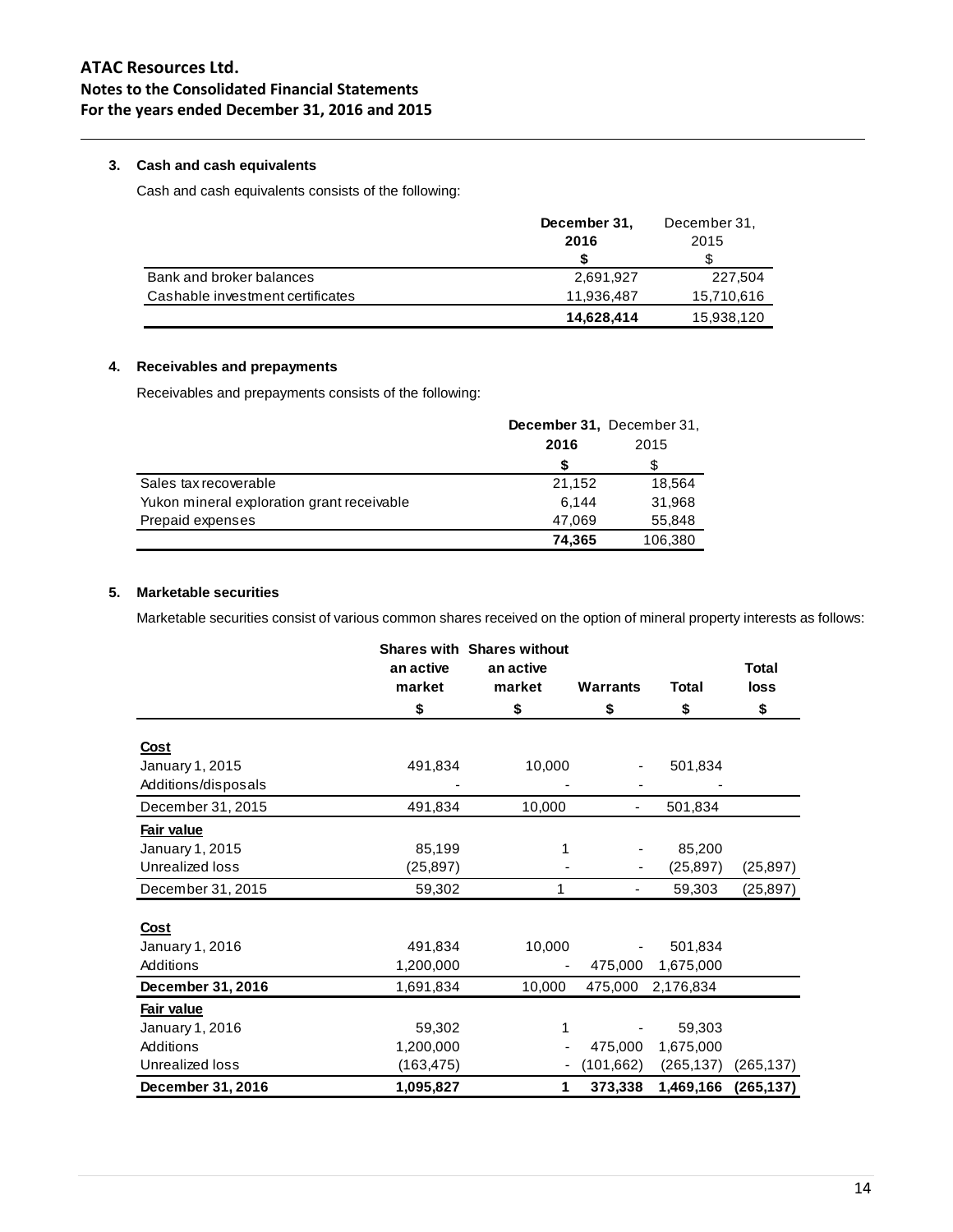#### **5. Marketable securities** (continued)

The valuation of the shares with an active market has been determined in whole by reference to the bid price of the shares on the TSX-V or Toronto Stock Exchange ("TSX") at each year end date.

The shares without an active market are private company shares received as payment on optioned mineral property interests. The shares were written-down in 2008 to a carrying value of \$1, as no active market existed or exists, and no value can be determined.

See note 7(b) for details of shares and warrants received on the sale of mineral property interests. The warrants received do not trade on an active market and were valued on receipt and at the year end using the Black-Scholes pricing model.

#### **6. Subsidiary information**

On July 14, 2010 two wholly-owned subsidiary companies, 0885802 B.C. Ltd. and 0885794 B.C. Ltd. were incorporated under the laws of the Province of British Columbia, Canada to facilitate the possible transfer to them of certain of the Company's mineral property interests. From incorporation to December 31, 2016, neither of the subsidiaries have had any transactions other than to issue nominal \$1 share capital to the Company.

## **7. Mineral property interests**

The Company's mineral property interests consist of various exploration stage properties located in the Yukon Territory, Canada. The properties have been grouped into those which are wholly-owned and those which are royalty or other interests. Properties which are in close proximity and could be developed as a single economic unit are grouped into projects.

|                                  | Wholly-    | Other       |              |
|----------------------------------|------------|-------------|--------------|
|                                  | owned      | interests   | <b>Total</b> |
|                                  | \$         | \$          | \$           |
| January 1, 2015                  | 89,583,690 | 1           | 89,583,691   |
| Acquisitions/staking/assessments | 119,101    |             | 119,101      |
| Exploration and evaluation       | 3,577,313  |             | 3,577,313    |
| December 31, 2015                | 93,280,104 |             | 93,280,105   |
|                                  |            |             |              |
| January 1, 2016                  | 93,280,104 | 1           | 93,280,105   |
| Acquisitions/staking/assessments | 217,898    |             | 217.898      |
| Exploration and evaluation       | 3.487.834  | -           | 3,487,834    |
| Proceeds on disposition          |            | (1,675,000) | (1,675,000)  |
| Gain on disposition              |            | 1.674.999   | 1,674,999    |
| December 31, 2016                | 96,985,836 |             | 96,985,836   |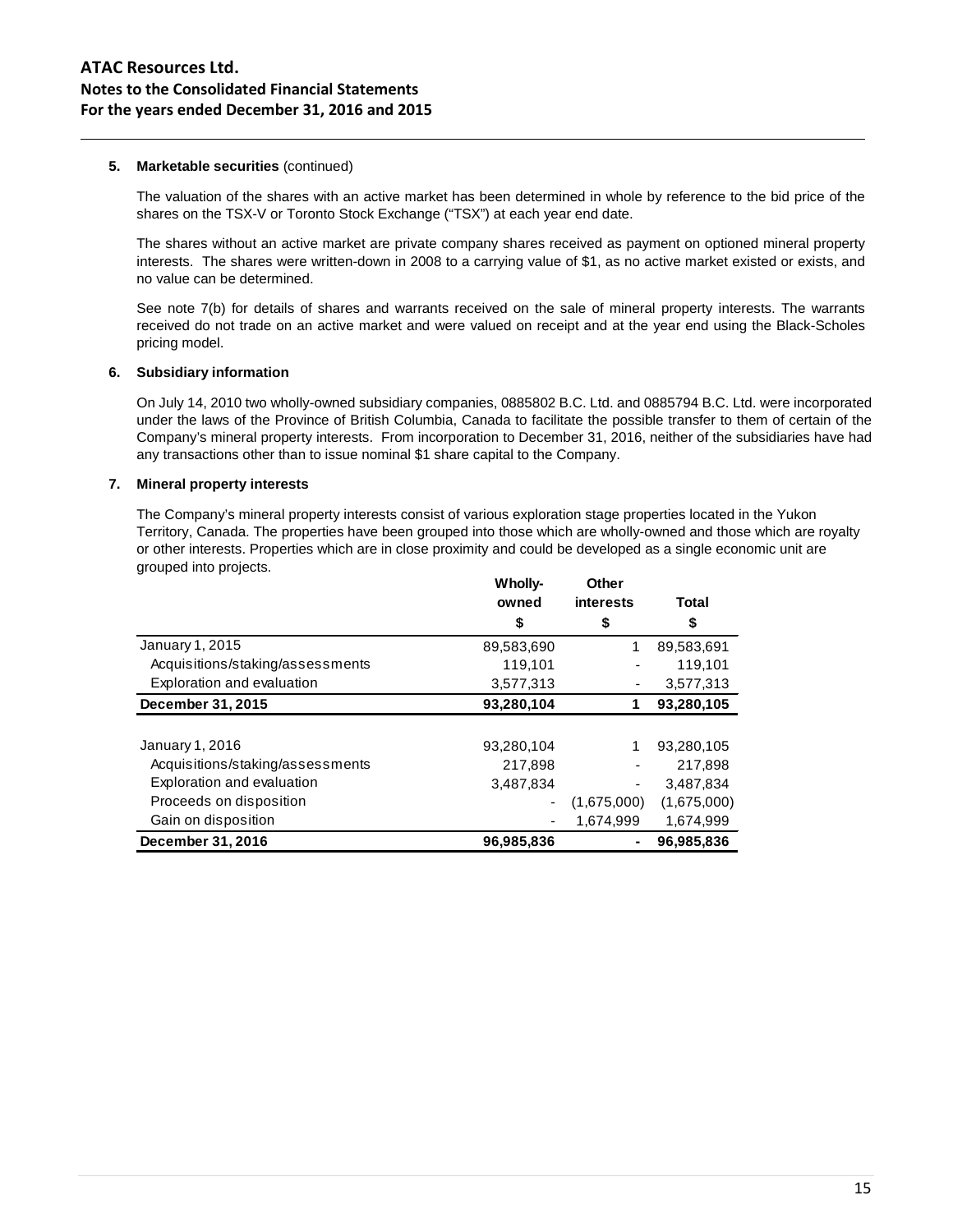# **7. Mineral property interests** (continued)

Changes in the project carrying amounts for the years ended December 31, 2015 and December 31, 2016 are summarized as follows:

| Year ended December 31, 2015 |                          |                                                      |                                               |                            |  |  |
|------------------------------|--------------------------|------------------------------------------------------|-----------------------------------------------|----------------------------|--|--|
|                              | January 1,<br>2015<br>\$ | <b>Acquisitions</b><br>/staking/<br>assessments<br>S | <b>Exploration</b><br>and<br>evaluation<br>\$ | December 31,<br>2015<br>\$ |  |  |
| Wholly-owned                 |                          |                                                      |                                               |                            |  |  |
| projects                     |                          |                                                      |                                               |                            |  |  |
| Rackla Gold                  |                          |                                                      |                                               |                            |  |  |
| - Nadaleen                   | 57,739,231               | 97,030                                               | 1,683,385                                     | 59,519,646                 |  |  |
| - Rau                        | 31,837,181               |                                                      | 1,792,392                                     | 33,629,573                 |  |  |
|                              | 89,576,412               | 97,030                                               | 3,475,777                                     | 93,149,219                 |  |  |
| Connaught                    |                          | 21,099                                               | 73,880                                        | 94,980                     |  |  |
| <b>Idaho Creek</b>           | 680                      |                                                      | 16,600                                        | 17,280                     |  |  |
| Panorama                     | 4,082                    | 972                                                  | 11,056                                        | 16,110                     |  |  |
| Rosy                         | 2,515                    |                                                      |                                               | 2,515                      |  |  |
| Total                        | 89,583,690               | 119,101                                              | 3,577,313                                     | 93,280,104                 |  |  |
| <b>Other interests</b>       |                          |                                                      |                                               |                            |  |  |
| Dawson Gold                  | 1                        |                                                      |                                               |                            |  |  |
| <b>Total all projects</b>    | 89,583,691               | 119,101                                              | 3,577,313                                     | 93,280,105                 |  |  |

Exploration and evaluation expenditures on the projects consisted of the following:

|                                                 | Nadaleen  | Rau       | Others    | Total     |
|-------------------------------------------------|-----------|-----------|-----------|-----------|
| Year ended December 31, 2015                    | \$        | \$        | \$        | \$        |
|                                                 |           |           |           |           |
| Assays                                          | 75,662    | 126,437   | 34,895    | 236,994   |
| Drilling                                        | 318,322   | 463,263   |           | 781,585   |
| Field                                           | 313,708   | 251.298   | 12,772    | 577,778   |
| Helicopter and fixed wing                       | 368,862   | 302,314   |           | 671,176   |
| Labour                                          | 525.540   | 444.382   | 58,234    | 1,028,156 |
| Resource, engineering and environmental studies | ۰         | 121,663   |           | 121,663   |
| Survey and consulting                           | 10.440    | 32,475    | 25,933    | 68,848    |
| Travel and accommodation                        | 70,851    | 50,560    | 1,670     | 123,081   |
|                                                 | 1,683,385 | 1,792,392 | 133,504   | 3,609,281 |
| Less: Yukon mineral exploration grant           |           |           | (31, 968) | (31,968)  |
| <b>Total</b>                                    | 1,683,385 | 1,792,392 | 101.536   | 3.577.313 |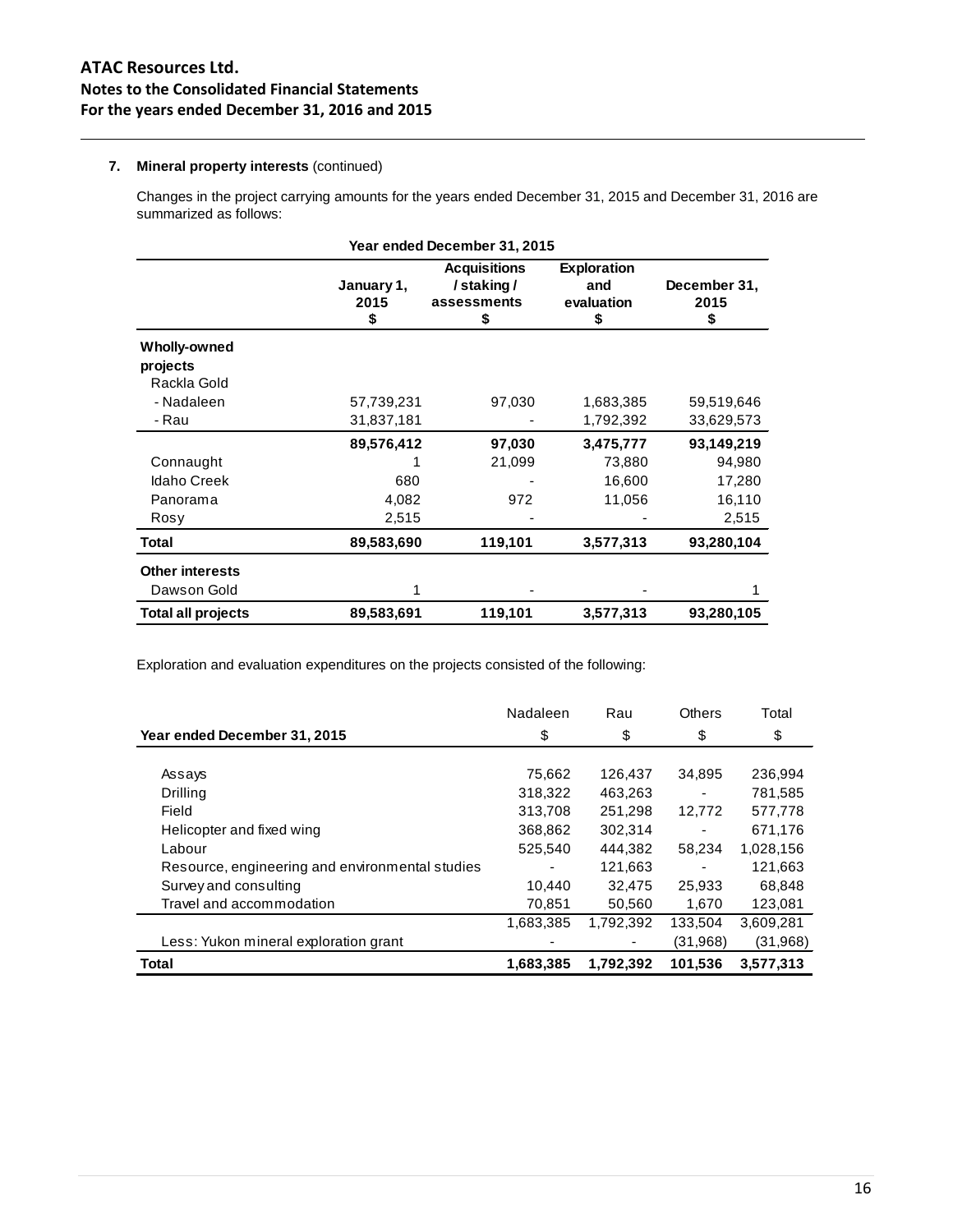# **ATAC Resources Ltd. Notes to the Consolidated Financial Statements For the years ended December 31, 2016 and 2015**

# **7. Mineral property interests** (continued)

|                           | Year ended December 31, 2016 |                     |                    |             |             |              |
|---------------------------|------------------------------|---------------------|--------------------|-------------|-------------|--------------|
|                           |                              | <b>Acquisitions</b> | <b>Exploration</b> |             | Gain        |              |
|                           | January 1,                   | /staking/           | and                | Option      | on          | December 31, |
|                           | 2016                         | assessments         | evaluation         | proceeds    | disposition | 2016         |
|                           | \$                           | \$                  | \$                 | \$          | S           | \$           |
| <b>Wholly-owned</b>       |                              |                     |                    |             |             |              |
| projects                  |                              |                     |                    |             |             |              |
| Rackla Gold               |                              |                     |                    |             |             |              |
| - Nadaleen                | 59,519,646                   | 158,809             | 2,164,768          |             |             | 61,843,223   |
| - Rau                     | 33,629,573                   |                     | 1,298,320          |             |             | 34,927,893   |
|                           | 93,149,219                   | 158,809             | 3,463,088          |             |             | 96,771,116   |
| Connaught                 | 94,980                       |                     | 11,289             |             |             | 106,269      |
| <b>Idaho Creek</b>        | 17,280                       | 1,597               | 613                |             |             | 19,490       |
| Panorama                  | 16,110                       |                     |                    |             |             | 16,110       |
| Rosy                      | 2,515                        | 57,492              | 12,844             |             |             | 72,851       |
| Total                     | 93,280,104                   | 217,898             | 3,487,834          |             |             | 96,985,836   |
| <b>Other interests</b>    |                              |                     |                    |             |             |              |
| Dawson Gold               |                              |                     |                    | (1,675,000) | 1,674,999   |              |
| <b>Total all projects</b> | 93,280,105                   | 217,898             | 3,487,834          | (1,675,000) | 1,674,999   | 96,985,836   |

Exploration and evaluation expenditures on the projects consisted of the following:

|                                                 | Nadaleen  | Rau       | Others                   | Total     |
|-------------------------------------------------|-----------|-----------|--------------------------|-----------|
| Year ended December 31, 2016                    | \$        | \$        | \$                       | \$        |
|                                                 |           |           |                          |           |
| Assays                                          | 97,948    | 96.259    | 3.473                    | 197,680   |
| <b>Drilling</b>                                 | 536,946   | 64,283    |                          | 601,229   |
| Field                                           | 245,830   | 146.011   | 2.175                    | 394,016   |
| Helicopter and fixed wing                       | 538,534   | 176.204   | 4.898                    | 719,636   |
| Labour                                          | 564.385   | 408.236   | 19.443                   | 992,064   |
| Resource, engineering and environmental studies | 2.386     | 338,733   |                          | 341,119   |
| Survey and consulting                           | 102,365   | 32.420    | $\overline{\phantom{0}}$ | 134.785   |
| Travel and accommodation                        | 76,374    | 36,174    | 900                      | 113,448   |
|                                                 | 2,164,768 | 1,298,320 | 30,889                   | 3,493,977 |
| Less: Yukon mineral exploration grant           |           |           | (6, 143)                 | (6,143)   |
| <b>Total</b>                                    | 2,164,768 | 1,298,320 | 24,746                   | 3,487,834 |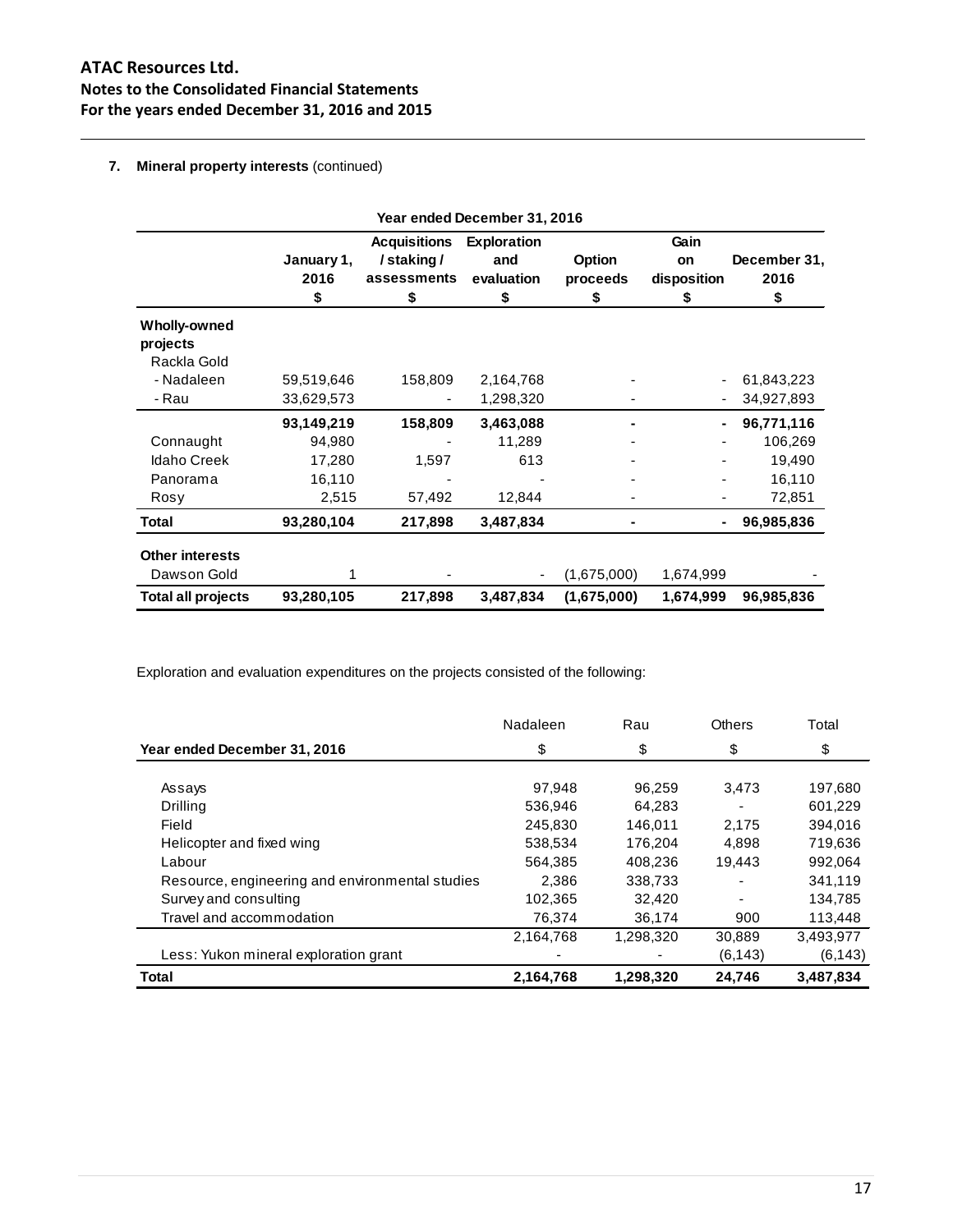## **7. Mineral property interests** (continued)

#### **(a) Wholly-owned projects**

The Company's wholly owned projects are comprised of the rights to explore various mineral claims located in the Yukon Territory, which are at various stages of exploration. They are not subject to any option or sale agreements, except as noted below.

## **(i) Rackla Gold project**

The Rackla Gold project consists of a 100% interest in the Rau (ACX, AT, BT, EX, GF, Gam, PH, Q, R, Rau, RR, S, T and WH mineral claims), Jam, Mouse, Sten (Dale, EN, IS, OS, ST, and Sten mineral claims) and Stoked (HO, Rae and Stoked mineral claims) mineral properties located in the Mayo Mining District, Yukon Territory.

Cash and common shares totaling \$165,600 have been received under previous option agreements.

## **(ii) Connaught project**

The Connaught project consists of a 100% interest in the CN, NC and OM mineral claims located in the Dawson Mining District, Yukon Territory.

Cash and common shares totaling \$252,500 were received in 2009 for a 50% sale of the project, which was repurchased in 2012 by issuing common shares having a value of \$182,250.

#### **(iii) Idaho Creek project**

The Idaho Creek project consists of a 100% interest in the Idaho mineral claims located in the Whitehorse Mining District, Yukon Territory.

Cash and common shares totaling \$269,413 have been received under previous option agreements.

## **(iv) Panorama project**

The Panorama project consists of a 100% interest in the Aussie mineral claims located in the Dawson Mining District, Yukon Territory. The claims are subject to a 3% net smelter return royalty ("NSR") on all commercial production from the claims.

Cash and common shares totaling \$328,400 have been received under previous option agreements.

## **(v) Rosy project**

The Rosy project consists of a 100% interest in the Rosy mineral claims and Sam mineral claims located in the Whitehorse Mining District, Yukon Territory. The Company incurred \$57,492 in staking costs and \$1,635 in exploration expenditures in 2016 on the Sam mineral claims.

The Company has been approved to receive financial assistance from the Yukon Government on its Rosy claims, which will reimburse the Company for one-half of its 2016 qualified exploration expenditures on the claims, to a maximum of \$6,143. The Company has accrued the maximum amount of \$6,143, which has been recorded as a reduction of current year exploration expenditures.

Cash and common shares totaling \$167,000 have been received under previous option agreements.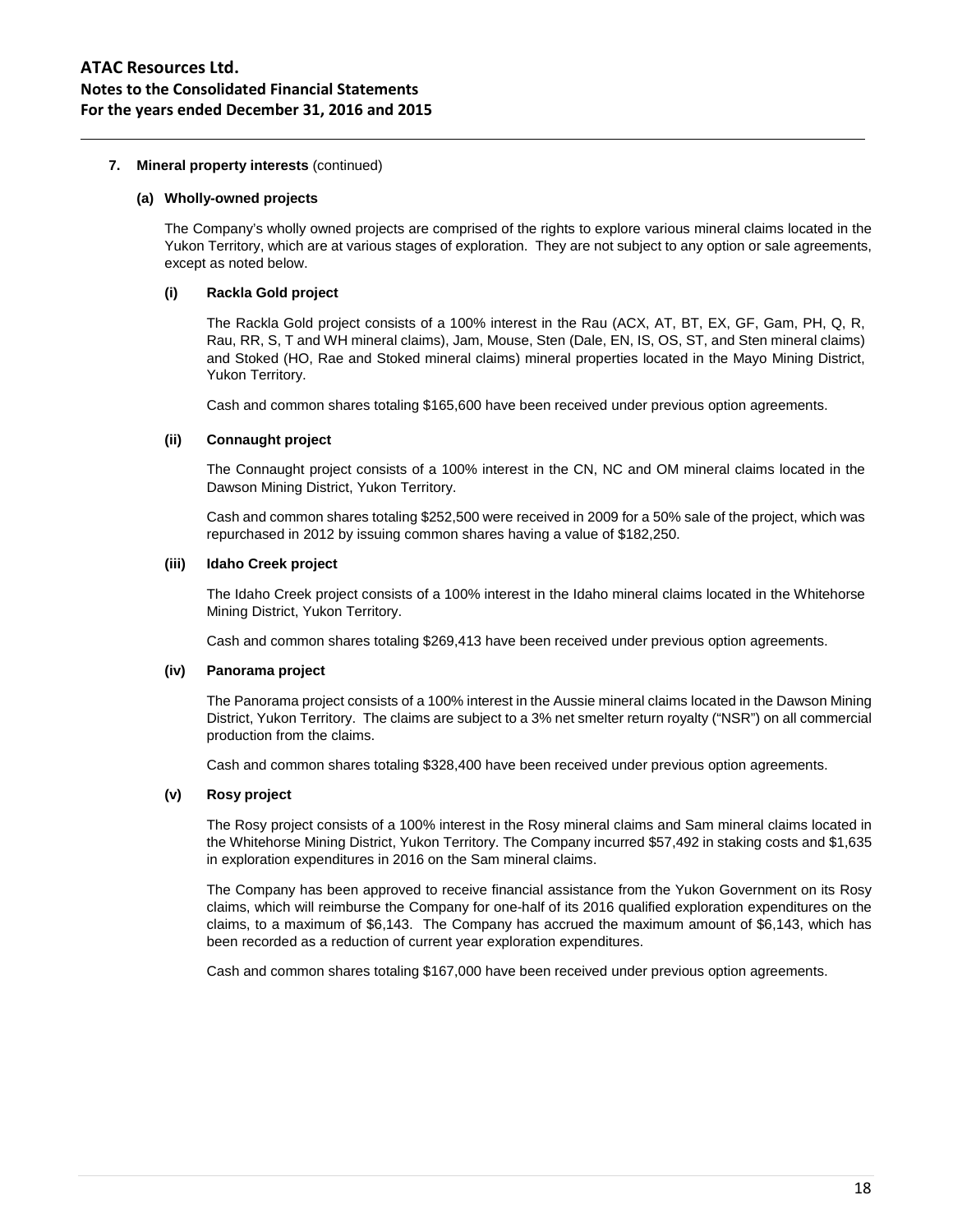#### **7. Mineral property interests** (continued)

#### **(b) Other interests**

#### **Joint exploration property - Dawson Gold project**

The Dawson Gold project consisted of a 50% interest in the DM and Nit mineral claims located in the Dawson and Whitehorse Mining Districts, Yukon Territory, and the GG, SH and TL mineral claims located in the Dawson Mining District, Yukon Territory.

The other 50% interest was sold to Arcus Development Group Inc. ("Arcus"), under an option agreement which completed in 2012. Under the agreement the Company received \$185,000 and 1,000,000 Arcus common shares, and Arcus completed a \$3,500,000 exploration program.

By an agreement dated August 2, 2016, the Company sold its 50% interest in the Dawson Gold project to Arcus. Under the agreement the Company received 10,869,910 common shares and 5,000,000 share purchase warrants of Arcus, resulting in the Company owning 15.7% of the outstanding common shares, or 18.5% on a fully diluted basis as at December 31, 2016. The share purchase warrants permit the Company to purchase an additional 5,000,000 common shares of Arcus at a price of \$0.20 per share for a five-year period ending August 19, 2021. The warrants cannot be exercised if it results in the Company owning more than 20% of Arcus. The Company retains a 1% NSR in the properties.

On closing, the Arcus common shares had a value of \$1,200,000 and the warrants had a value of \$475,000 using the Black-Scholes pricing model, resulting in a gain of \$1,674,999.

#### **Royalty interests**

The Company has a 1% NSR on the Golden Revenue, Nitro, Seymour and Dawson Gold properties located in the Dawson and Whitehorse Mining District, Yukon Territory.

#### **8. Share capital**

The authorized share capital of the Company consists of unlimited common shares without par value, and unlimited Class "A" preferred shares with a par value of \$1.00 each. All issued shares are fully paid.

#### **Transactions for the issue of share capital during the year ended December 31, 2016:**

**(a)** On April 22, 2016, the Company completed a flow-through brokered private placement consisting of the issue of 5,000,000 common shares at a price of \$0.65 each for gross proceeds of \$3,250,000. The flow-through shares were issued at a premium to the trading value of the Company's common shares, which is a reflection of the value of the income tax write-offs that the Company will renounce to the flow-through shareholders. The premium was determined to be \$150,000 and has been recorded as a reduction of share capital. An equivalent flow-through share premium liability was recorded which is being reversed pro-rata as the required exploration expenditures are completed (see note 14).

The Underwriters were paid commissions and expenses of \$194,300, and legal and filing fees amounted to \$22,750. The total share issue costs of \$217,050, net of deferred tax benefits of \$56,433 have been shown as a reduction of share capital.

**(b)** The Company issued 27,500 common shares on the exercise of options for proceeds of \$8,525. In addition, \$8,228 representing the fair value of the options on initial vesting was re-allocated from contributed surplus to share capital.

#### **Transactions for the issue of share capital during the year ended December 31, 2015:**

There were no transactions for the issue of share capital during the year ended December 31, 2015.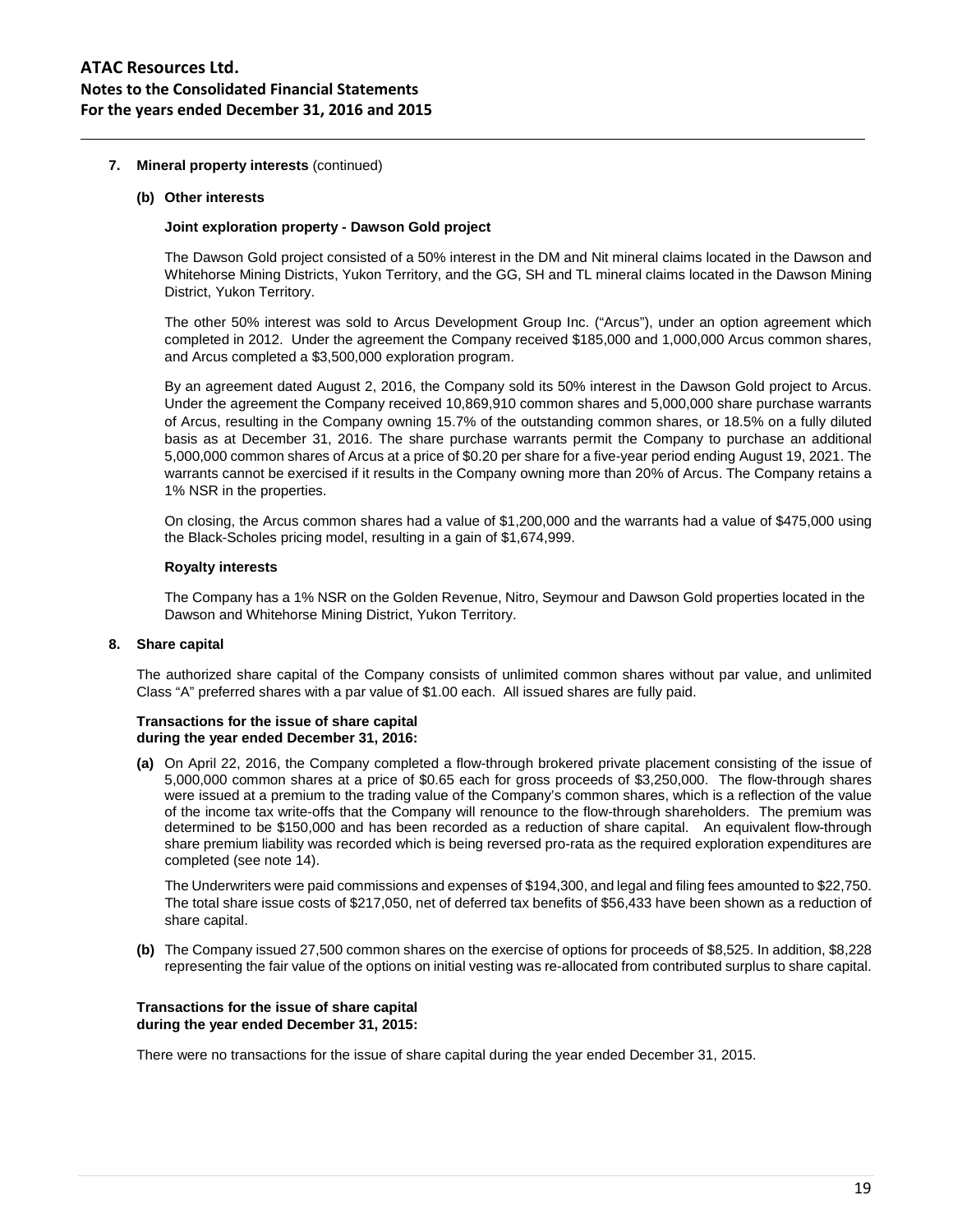**8. Share capital** (continued)

#### **Common share rights**

The Company has a "Rights Plan" under which one right is issued for each issued and outstanding common share of the Company. Each right entitles the holder to purchase from the Company one common share at a price equal to onehalf the market price for each common share of the Company, subject to certain anti-dilutive adjustments. The rights are exercisable only if the Company receives an unacceptable take-over bid as defined in the rights agreement. The original Rights Plan was replaced with a new Rights Plan at the June 2014 annual shareholders' meeting and will remain in effect until the annual shareholders' meeting in 2017. As at December 31, 2016, there were 122,822,077 rights outstanding (December 31, 2015 – 117,794,577).

## **Stock options**

The Company has an incentive stock option plan (the "Plan"), under which the maximum number of stock options issued cannot exceed 10% of the Company's currently issued and outstanding common shares. The exercise period for any options granted under the Plan cannot exceed ten years. The exercise price of options granted under the Plan cannot be less than the "discounted market price" of the common shares (defined as the last closing market price of the Company's common shares immediately preceding the issuance of a news release announcing the granting of the options, less a discount of from 15% to 25%), unless otherwise agreed to by the Company and accepted by the TSX-V.

A participant who is not a consultant conducting investor relations activities, who is granted an option under the plan with exercise prices at or above "Market Price" will have their options vest immediately, unless otherwise determined by the Board of Directors. A participant who is granted an option under the plan with exercise prices below "Market Price" will become vested with the right to exercise one-sixth of the option upon conclusion of every three months subsequent to the grant date. A participant who is a consultant conducting investor relations activities who is granted options under the plan will become vested with the right to exercise one-quarter of the options upon conclusion of every three months subsequent to the grant date.

A summary of the status of the Company's stock options as at December 31, 2016 and December 31, 2015 and changes during the years then ended is as follows:

|                                        | Year ended<br>December 31, 2016               |      |             | Year ended<br>December 31, 2015    |
|----------------------------------------|-----------------------------------------------|------|-------------|------------------------------------|
|                                        | Weighted average<br>Options<br>exercise price |      | Options     | Weighted average<br>exercise price |
|                                        | #                                             | \$   | #           | \$                                 |
| Options outstanding, beginning of year | 9,197,000                                     | 1.62 | 8,557,000   | 1.77                               |
| Granted                                | 2,720,000                                     | 0.35 | 1,800,000   | 0.75                               |
| Exercised                              | (27, 500)                                     | 0.31 |             | ۰                                  |
| Expired/cancelled                      | (3,389,500)                                   | 2.54 | (1,160,000) | 1.40                               |
| Options outstanding, end of year       | 8,500,000                                     | 0.85 | 9,197,000   | 1.62                               |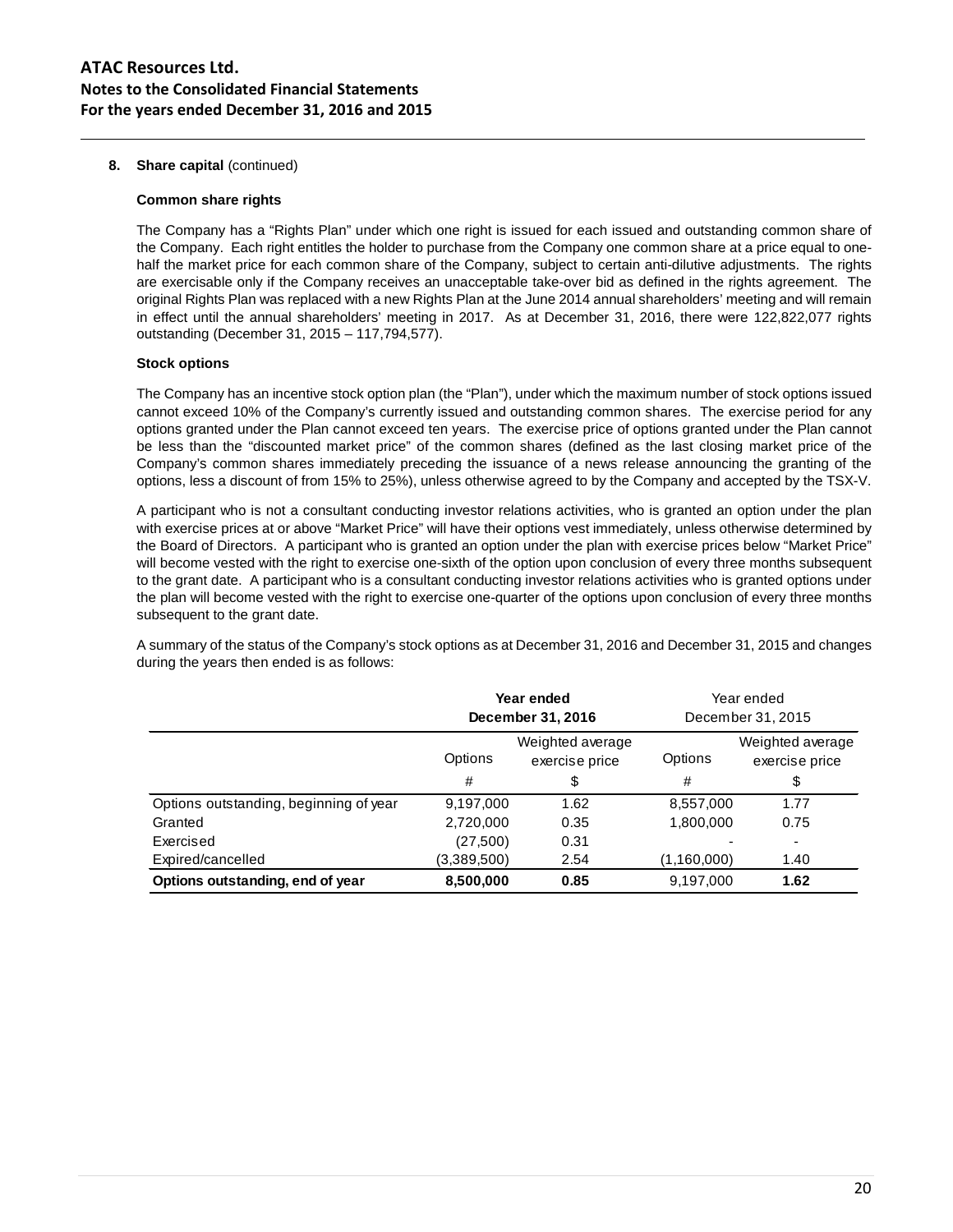## **8. Share capital** (continued)

**Stock options** (continued)

As at December 31, 2016, the Company has stock options outstanding and exercisable as follows:

|     | Options<br>outstanding | Options<br>exercisable | Exercise<br>price | Expiry date      |
|-----|------------------------|------------------------|-------------------|------------------|
|     | #                      | #                      | \$                |                  |
| (1) | 1,840,000              | 1,840,000              | 1.80              | January 29, 2018 |
| (2) | 2,195,000              | 2,195,000              | 0.75              | February 3, 2019 |
| (3) | 1,800,000              | 1,800,000              | 0.75              | January 23, 2020 |
|     | 2,415,000              | 1,811,250              | 0.31              | January 21, 2021 |
|     | 250,000                | 125,000                | 0.76              | June 7, 2021     |
|     | 8,500,000              | 7,771,250              |                   |                  |

(1) 10,000 of these options were subsequently cancelled.

(2) 40,000 of these options were subsequently cancelled.

(3) 40,000 of these options were subsequently cancelled.

The following table summarizes information about the stock options outstanding at December 31, 2016:

| Range of      |           | Weighted average | Weighted average |
|---------------|-----------|------------------|------------------|
| prices        | Options   | remaining life   | exercise price   |
| \$            | #         | years            | \$               |
| 0.31          | 2,415,000 | 4.06             | 0.31             |
| $0.75 - 0.76$ | 4,245,000 | 2.64             | 0.75             |
| 1.80          | 1,840,000 | 1.08             | 1.80             |
|               | 8,500,000 | 2.71             | 0.85             |

During the year ended December 31, 2016, 2,720,000 stock options (2015 – 1,800,000) were granted to Officers, Directors, related company employees and consultants. The Company has recorded the fair value of all options granted during the years using the Black-Scholes option pricing model. Share-based payment costs were calculated using the following weighted average assumptions: expected life of options - five years (2015 - five years), stock price volatility – 75.90% (2015 - 87.51%), no dividend yield (2015 - nil), and a risk-free interest rate yield – 0.70% (2015 - 0.79%). The fair value is particularly impacted by the Company's stock price volatility, determined using data from the previous five years.

Using the above assumptions, the fair value of options granted during the year ended December 31, 2016, was \$0.21 per option (2015 - \$0.44), for a total of \$583,089 (2015 - \$795,965). The total share-based payment expense for the year ended December 31, 2016 was \$577,909 (2015 - \$815,386), which is presented as an operating expense, and includes only options that vested during the years.

During the year ended December 31, 2016, 1,185,000 options exercisable at \$1.80 per option (2015 - 1,030,000 at \$1.40 per option and 100,000 at \$1.49 per option), expired unexercised. As a result, the original stock based compensation of \$6,987,325 (2015 - \$1,220,046) has been reversed from contributed surplus and credited to deficit.

During the year ended December 31, 2016, 2,204,500 stock options (2015 – 30,000), were cancelled. As a result, the original stock based compensation of \$4,338,600 (2015 - \$19,115) has been reversed from contributed surplus and credited to deficit.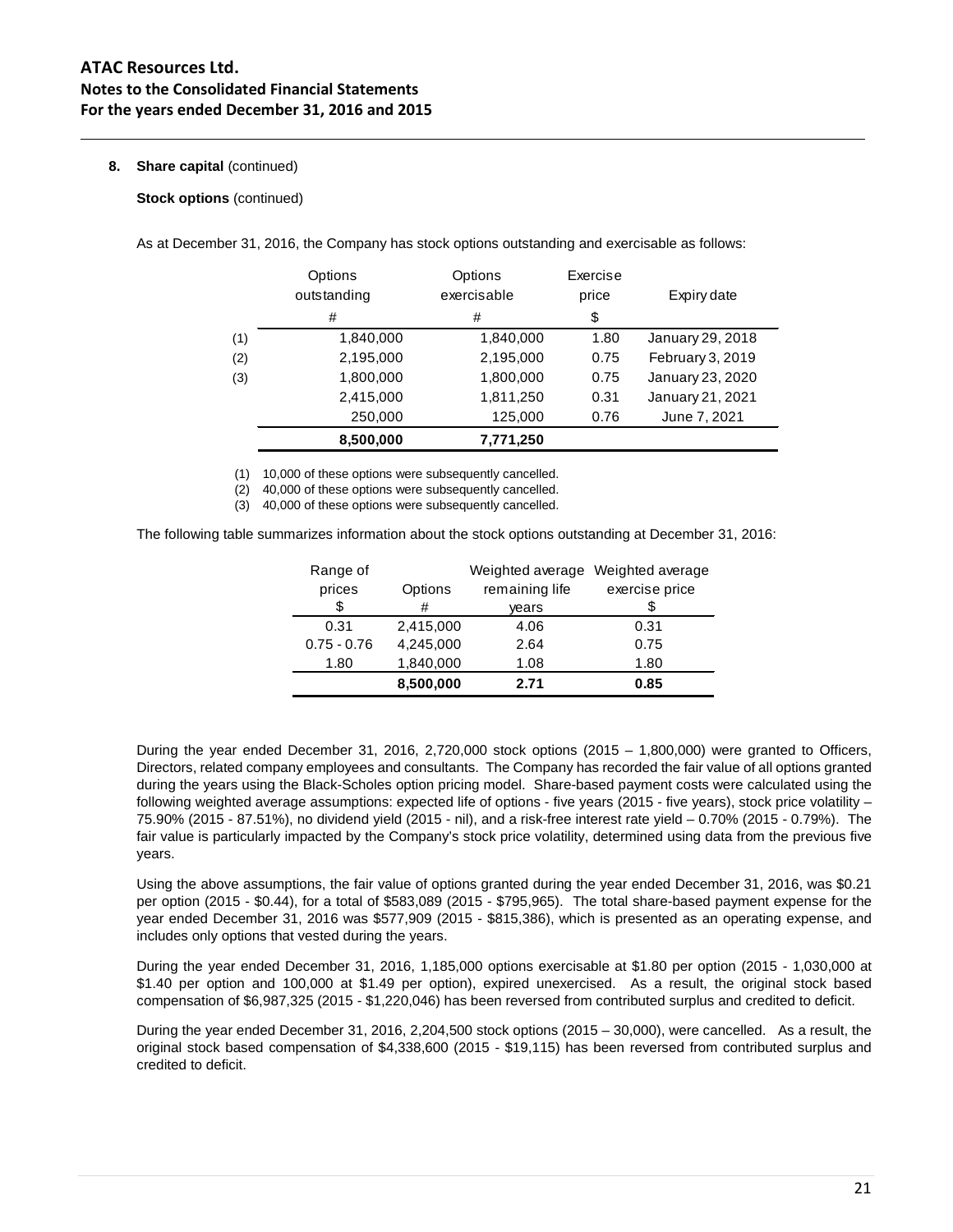## **8. Share capital** (continued)

#### **Warrants**

As an incentive to complete private placements the Company may issue units which include common shares and common share purchase warrants. Using the residual value method, the Company determines whether a value should be allocated to the warrants attached to the units sold in completed private placements.

Finders' warrants may be issued as a private placement share issue cost and are valued using the Black-Scholes option pricing model.

A summary of the status of the Company's warrants as at December 31, 2016 and December 31, 2015 and changes during the years then ended is as follows:

|                                         | Year ended<br>December 31, 2016 |                                                | Year ended  |                                       |
|-----------------------------------------|---------------------------------|------------------------------------------------|-------------|---------------------------------------|
|                                         |                                 |                                                |             | December 31, 2015                     |
|                                         |                                 | Weighted<br>average<br>Warrants exercise price | Warrants    | Weighted<br>average<br>exercise price |
|                                         | #                               | \$                                             | #           |                                       |
| Warrants outstanding, beginning of year |                                 | -                                              | 1,890,720   | 2.70                                  |
| Expired                                 |                                 | ۰                                              | (1,890,720) | 2.70                                  |
| Warrants outstanding, end of year       | $\blacksquare$                  |                                                |             |                                       |

#### **Contributed surplus**

Contributed surplus includes the accumulated fair value of stock options recognized as share-based payments and the fair value of finders' warrants issued on private placements. Contributed surplus is increased by the fair value of these items on vesting and is reduced by corresponding amounts when the options or warrants expire, or are exercised or cancelled.

## **9. Loss per share**

The calculation of basic and diluted loss per share for year ended December 31, 2016 was based on the loss attributable to common shareholders of \$663,155 (2015 - \$1,791,192) and a weighted average number of common shares outstanding of 121,137,077 (2015 – 117,794,577).

All stock options were excluded from the diluted weighted average number of common shares calculation, as their effect would have been anti-dilutive.

## **10. Related party payables and transactions**

A number of key management personnel and Directors hold positions in other entities that result in them having control or significant influence over the financial or operating policies of those entities. There were no loans to key management personnel or Directors, or entities over which they have control or significant influence during the years ended December 31, 2016 or December 31, 2015.

As of September 1, 2016, Graham Downs, the CEO began receiving a salary of \$18,750 per month directly from the Company. He was previously employed by Archer, Cathro & Associates (1981) Limited ("Archer Cathro") which charged the Company for his monthly services. All other key management personnel and Directors receive no salaries, noncash benefits (other than incentive stock options), or other remuneration directly from the Company, other than noted below, and there are no employment contracts with them that cannot be terminated without penalty on thirty days advance notice. Key management personnel and Directors participate in the Company's stock option plan.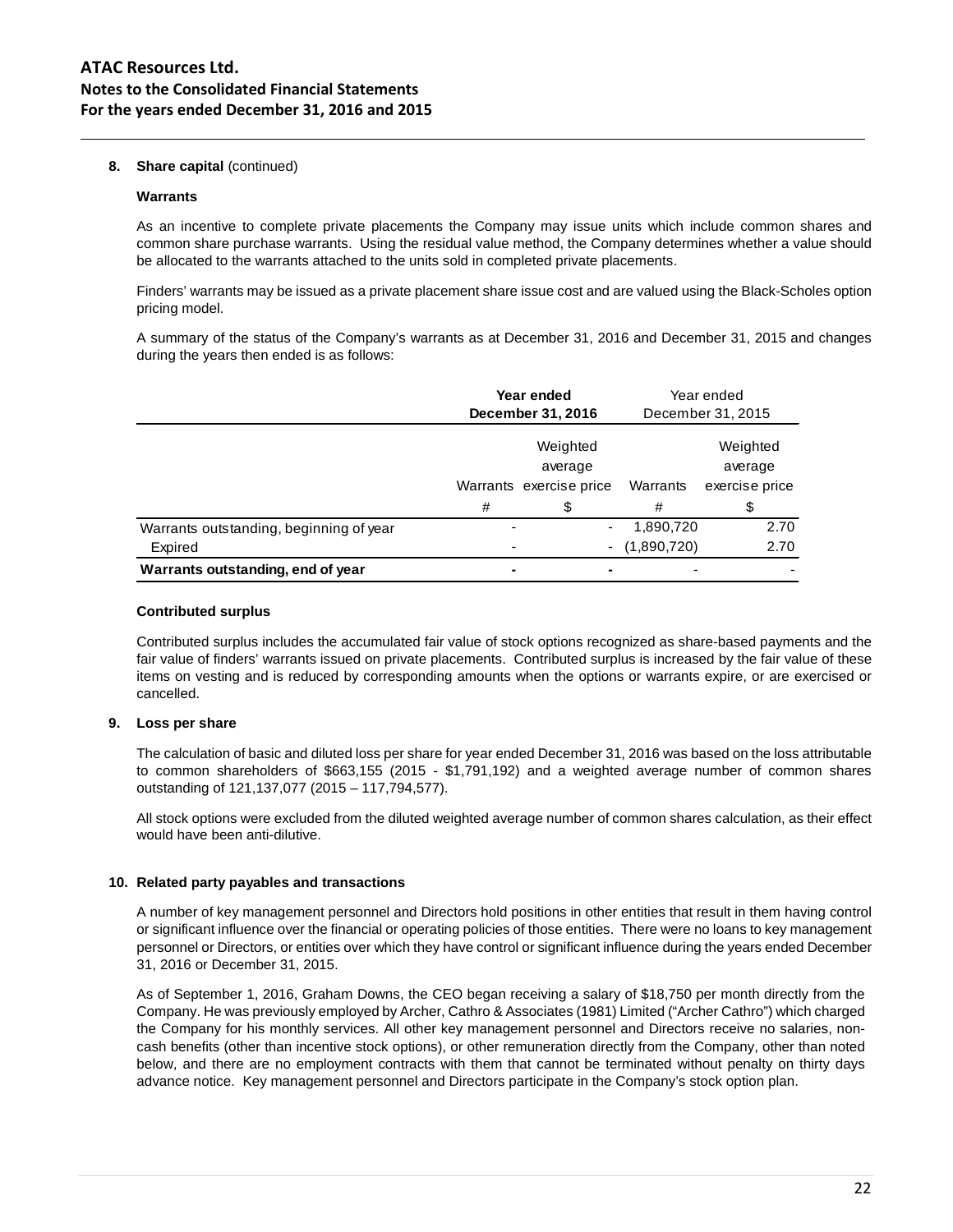#### **10. Related party payables and transactions** (continued)

During the year ended December 31, 2016, 1,650,000 stock options (2015 - 975,000) were granted to key management personnel and Directors having a fair value on issue of \$380,905 (2015 - \$431,148). Of the new options, 1,400,000 are exercisable at \$0.31 each until January 21, 2021 and vest over a one-year period ending January 21, 2017. The other 250,000 options are exercisable at \$0.76 each until June 7, 2021 and vest over a one-year period ending June 7, 2017.

During the year ended December 31, 2016, 1,245,000 management personnel and Director stock options (2015 – nil), exercisable at \$3.00 each until March 23, 2017, having a fair value on issue of \$2,490,000, were surrendered and cancelled.

The Company transacted with the following related parties:

- **(a)** Archer Cathro is a geological consulting firm that is a related party through its management contracts, which confer significant influence over operations. Charges are for property location, acquisition, exploration, management, accounting and office rent and administration. The charges by Archer Cathro include the services of Graham Downs until August 31, 2016. The charges by Archer Cathro also include the services of Julia Lane, who is the Vice President of Exploration, and a minority shareholder of Archer Cathro.
- **(b)** Glenn Yeadon is a Director and the Company's Secretary. He controls Glenn R. Yeadon Personal Law Corporation ("Yeadon Law Corp."), which provides the Company with legal services.
- **(c)** Larry Donaldson is the Company's CFO. He is a partner of Donaldson Grassi, Chartered Professional Accountants, a firm in which he has significant influence. Donaldson Grassi provides the Company with accounting and tax services.
- **(d)** Douglas Goss is a Director and the Company's Chairman of the Board. He controls Douglas O. Goss Professional Corporation ("D. Goss Corporation"), which provides consulting services to the Company.
- **(e)** Ian Talbot is the Company's COO. He provides the Company with management services.
- **(f)** Robert Carne is a Company Director. He controls Carvest Holdings Ltd. ("Carvest"), which provides geological consulting services to the Company.
- **(g)** Helmut Wober was a Company Director. He provided the Company with engineering services as requested.

The aggregate value of transactions and outstanding balances with key management personnel and Directors and entities over which they have control or significant influence were as follows:

|                             | <b>Transactions</b><br>year ended<br>December 31,<br>2016<br>\$ | Transactions<br>year ended<br>December 31.<br>2015<br>\$ | <b>Balances</b><br>outstanding<br>December 31,<br>2016<br>\$ | <b>Balances</b><br>outstanding<br>December 31,<br>2015<br>\$ |
|-----------------------------|-----------------------------------------------------------------|----------------------------------------------------------|--------------------------------------------------------------|--------------------------------------------------------------|
| Archer, Cathro              |                                                                 |                                                          |                                                              |                                                              |
| - geological services       | 1,243,011                                                       | 1,387,379                                                | 66,103                                                       |                                                              |
| - office and administration | 401,593                                                         | 405,750                                                  | 19,613                                                       | 30,780                                                       |
|                             | 1,644,604                                                       | 1,793,129                                                | 85,716                                                       | 30,780                                                       |
| Carvest Holdings Ltd. (1)   | 24.805                                                          | 72.125                                                   |                                                              |                                                              |
| Yeadon Law Corp.            | 50.972                                                          | 30.516                                                   | 2,767                                                        | 3,334                                                        |
| Donaldson Grassi            | 40.400                                                          | 39,400                                                   | 10,000                                                       | 12,000                                                       |
| <b>Graham Downs</b>         | 79,001                                                          |                                                          |                                                              |                                                              |
| D. Goss Corporation         | 42,000                                                          | 42,000                                                   | 3,675                                                        | 3,675                                                        |
| lan Talbot                  | 40,688                                                          | 40,469                                                   | 2,986                                                        | 2,756                                                        |
| Helmut Wober - engineering  |                                                                 | 2,320                                                    |                                                              |                                                              |
|                             | 1,922,470                                                       | 2.019.959                                                | 105,144                                                      | 52,545                                                       |

(1)Includes geological services of \$21,470 (2015 - \$51,970) and other services of \$3,335 (2015 - \$20,155).

All related party balances are unsecured and are due within thirty days without interest.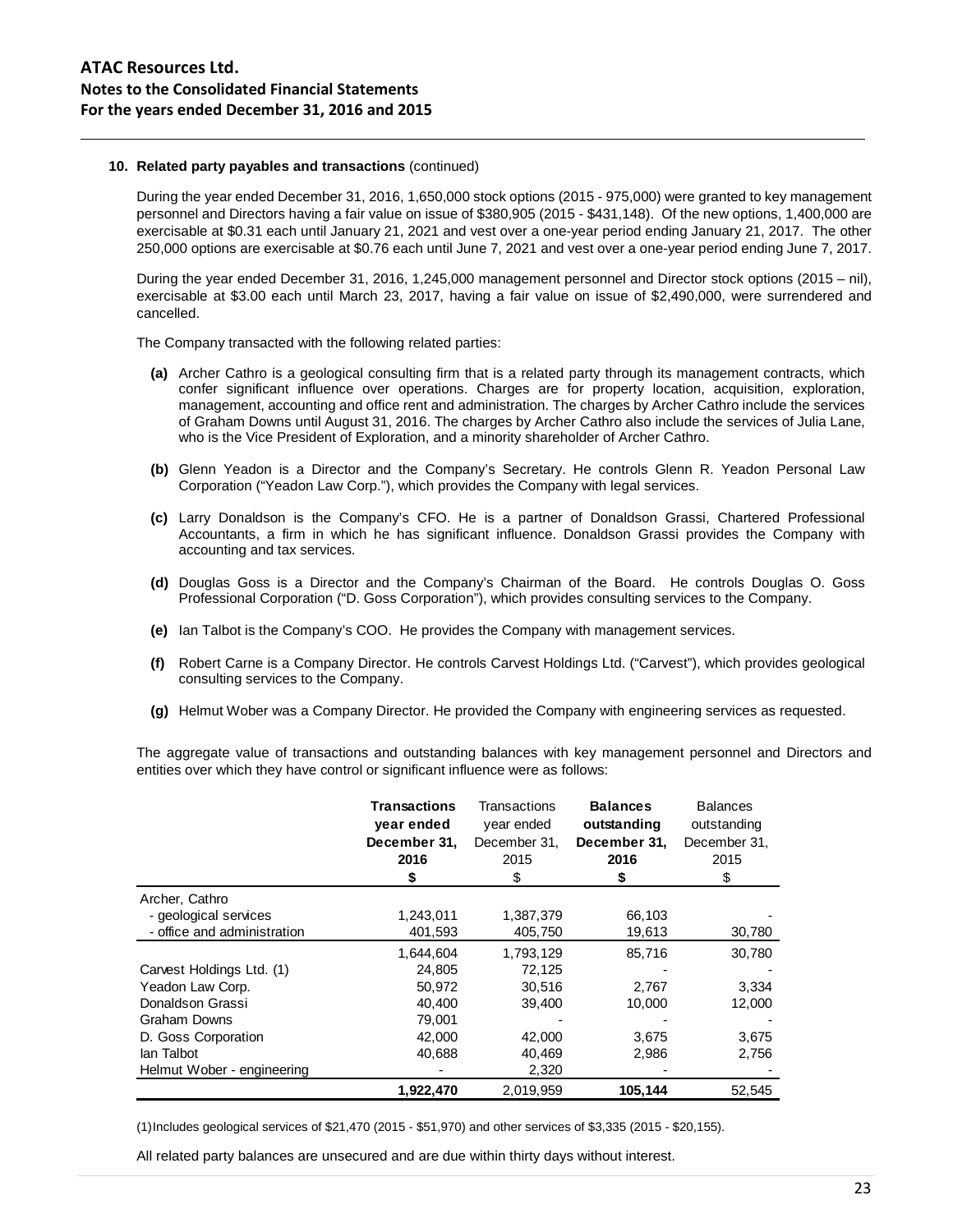## **10. Related party payables and transactions** (continued)

The transactions with the key management personnel and Directors are included in operating expenses as follows:

- **(b)** Accounting, audit and legal
	- Includes the legal services of the Company's Secretary, Glenn Yeadon, charged to the Company by Yeadon Law Corporation.
	- Includes the accounting services of Company's CFO, Larry Donaldson, charged to the Company by Donaldson Grassi.

#### **(c)** Consulting fees

- Includes only the consulting fees paid to Director, Douglas Goss, charged to the Company by D. Goss Corporation.
- **(d)** Management, administration and corporate development fees
	- Includes the services of Company's President and CEO, Graham Downs, which were charged to the Company by Archer Cathro to August 31, 2016.
	- Includes the services of Company's COO, Ian Talbot.
	- Includes the administrative services of Director, Robert Carne, charged to the Company by Carvest Holding Ltd.
	- Includes charges by Archer Cathro for administrative and investor relations personnel.
- **(e)** Salaries and benefits
	- Includes only the salaries and benefits of the Company's President and CEO, Graham Downs, effective from September 1, 2016.

#### **(f)** Rent

- Charged by Archer Cathro
- **(g)** Property Examination Costs
	- Includes charges by Archer Cathro for exploration personnel.

## **11. Income Taxes**

Income tax expense for the years ended December 31, 2016 and 2015 varies from the amount that would be computed from applying the combined federal and provincial income tax rate to loss before income taxes as follows:

|                                                     | December 31, December 31,<br>2016 | 2015        |
|-----------------------------------------------------|-----------------------------------|-------------|
|                                                     | \$                                | \$          |
| Income (loss) before income taxes                   | 96,091                            | (1,612,042) |
| Statutory Canadian corporate tax rate               | 26.0%                             | 26.0%       |
| Anticipated income tax (expense) recovery           | (24, 984)                         | 419.131     |
| Change in tax resulting from:                       |                                   |             |
| Unrecognized items for tax purposes                 | (184, 724)                        | (215, 370)  |
| Tax benefits renounced on flow-through expenditures | (549,538)                         | (382, 911)  |
| Net deferred income tax expense                     | (759,246)                         | (179,150)   |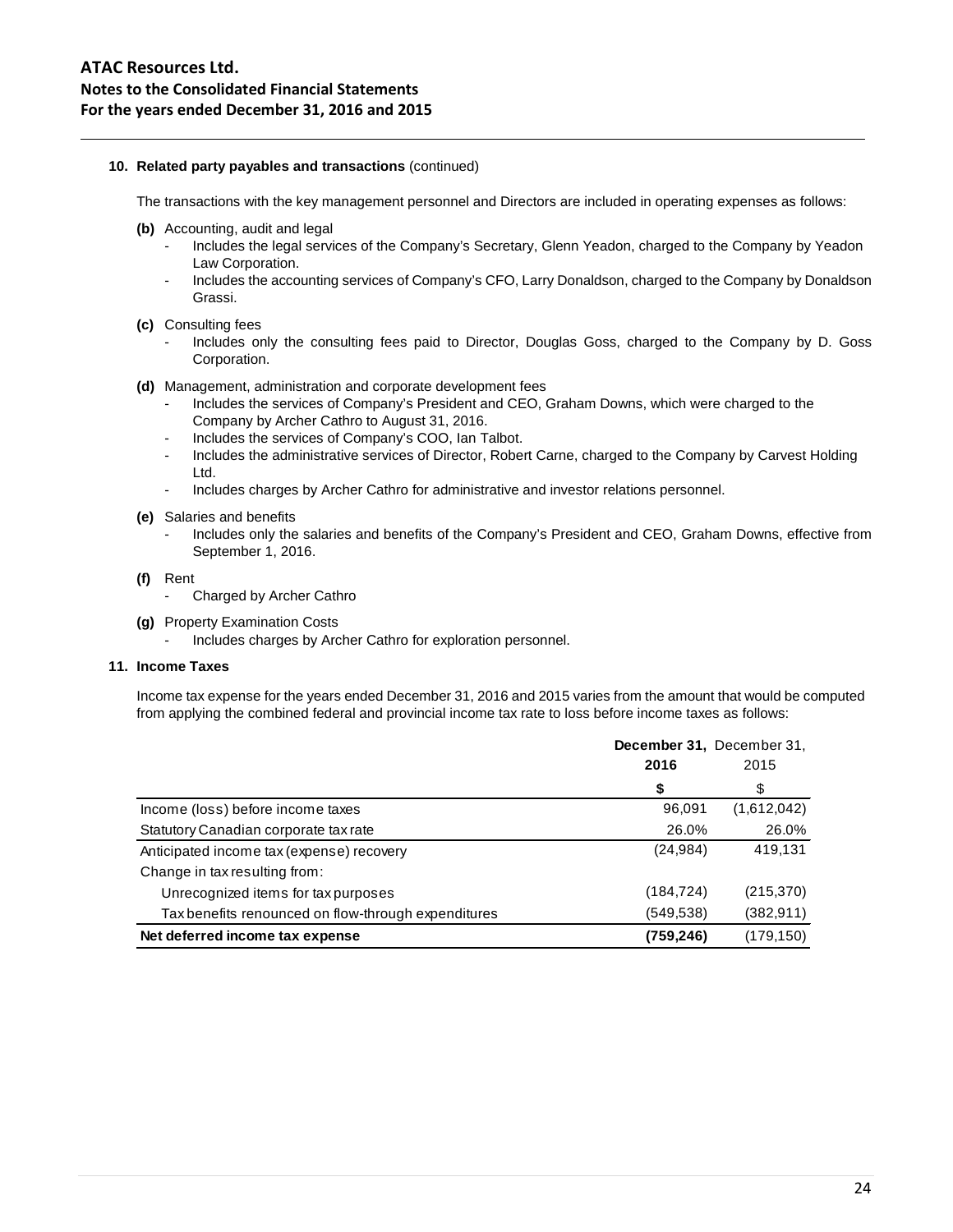# **11. Income Taxes** (continued)

The significant components of the Company's deferred income tax liability are as follows:

|                                            | December 31, December 31, |                |
|--------------------------------------------|---------------------------|----------------|
|                                            | 2016                      | 2015           |
|                                            | \$                        | \$             |
| Unrealized losses on marketable securities | 91.997                    | 57,529         |
| Mineral property interests                 | (16, 365, 271)            | (15, 457, 741) |
| Unclaimed investment tax credits           | 872,395                   | 872,395        |
| Non-capital loss carry forwards            | 2,529,454                 | 2,429,792      |
| Capital loss carry forwards                | 42.697                    | 42,697         |
| Share issue costs                          | 105,735                   | 153,753        |
| Net deferred income tax liability          | (12, 722, 993)            | (11, 901, 575) |

As at December 31, 2016 the Company has non-capital loss carry forwards of approximately \$9,729,000 of which \$7,000 will expire in 2028, \$471,000 in 2029, \$1,175,000 in 2030, \$1,666,000 in 2031 and \$6,410,000 thereafter.

As at December 31, 2016 the Company has unused capital losses of \$328,437, which have no expiry date and can only be used to reduce future income from capital gains.

As at December 31, 2016 the Company has unclaimed resource and other deductions in the amount of \$34,042,489 (December 31, 2015 - \$33,827,255), which may be deducted against future taxable income.

As at December 31, 2016 there are share issue costs totaling \$406,673 (December 31, 2015 - \$591,362), which have not been claimed for income tax purposes.

As at December 31, 2016 the Company has unused investment tax credits totaling \$1,178,912, (December 31, 2015 - \$1,178,912), which have not been claimed for income tax purposes. \$957,999 of the tax credits expire in 2032 and \$220,913 in 2033.

Income tax attributes are subject to review, and potential adjustments, by tax authorities.

## **12. Supplemental cash flow information**

Changes in non-cash operating working capital during the years ended December 31, 2016 and December 31, 2015 were comprised of the following:

|                                          | December 31, December 31, |         |  |
|------------------------------------------|---------------------------|---------|--|
|                                          | 2016                      | 2015    |  |
|                                          |                           |         |  |
| Receivables and prepayments              | 6.191                     | 14.896  |  |
| Accounts payable and accrued liabilities | 18.861                    | (6,220) |  |
| Accounts payable to related parties      | (13,505)                  | (676)   |  |
| Net change                               | 11.547                    | 8,000   |  |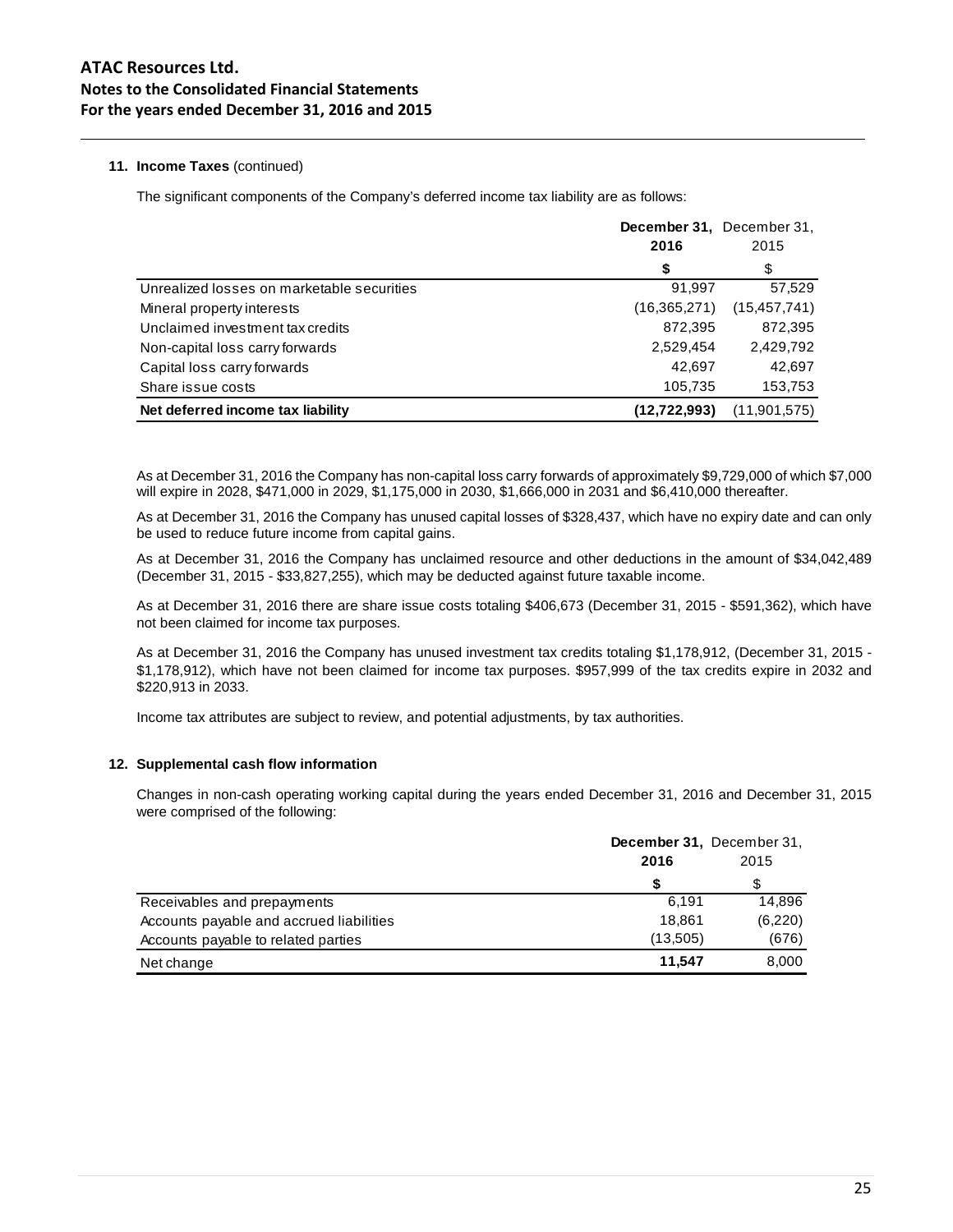## **12. Supplemental cash flow information** (continued)

The Company incurred non-cash financing and investing activities during the years ended December 31, 2016 and December 31, 2015 as follows:

|                                                                      | December 31, December 31, |          |
|----------------------------------------------------------------------|---------------------------|----------|
|                                                                      | 2016                      | 2015     |
|                                                                      | \$                        | \$       |
| Non-cash financing activity:                                         |                           |          |
| Share capital reduced by flow-through share premium                  | (150,000)                 |          |
| Non-cash investing activities:                                       |                           |          |
| Marketable securities acquired on sale of mineral property interests | (1,675,000)               |          |
| Mineral property sale proceeds received by marketable securities     | 1,675,000                 |          |
| Deferred exploration expenditures included in accounts payable       |                           |          |
| and related party payables                                           | 114,998                   | 52,883   |
| Deferred exploration expenditures included in Yukon mineral          |                           |          |
| exploration grant receivable                                         | (6, 143)                  | (31,968) |
|                                                                      | 108,855                   | 20.915   |

During the year ended December 31, 2016 and December 31, 2015 no amounts were paid for interest or income tax expenses.

## **13. Financial risk management**

## **Capital management**

The Company is a junior exploration company and considers items included in shareholders' equity as capital. The Company has no debt and does not expect to enter into debt financing. The Company manages its capital structure and makes adjustments to it in light of changes in economic conditions and the risk characteristics of underlying assets. In order to maintain or adjust its capital structure, the Company may issue new shares, purchase shares for cancellation pursuant to normal course issuer bids or make special distributions to shareholders. The Company is not subject to any externally imposed capital requirements and does not presently utilize any quantitative measures to monitor its capital. The Company's capital structure as at December 31, 2016 is comprised of shareholders' equity of \$100,200,398 (December 31, 2015 - \$97,337,736).

The Company currently has no source of revenues. In order to fund future projects and pay for administrative costs, the Company will spend its existing working capital and raise additional funds as needed. The Company's ability to continue as a going concern on a long term basis and realize its assets and discharge its liabilities in the normal course of business rather than through a process of forced liquidation is primarily dependent upon its ability to sell or option its mineral properties and its ability to borrow or raise additional financing from equity markets.

## **Financial instruments - fair value**

The Company's financial instruments consist of cash and cash equivalents, receivables, marketable securities, accounts payable and accrued liabilities, and accounts payable to related parties.

The carrying value of accounts payable and accrued liabilities and accounts payable to related parties approximated their fair value because of the short-term nature of these instruments.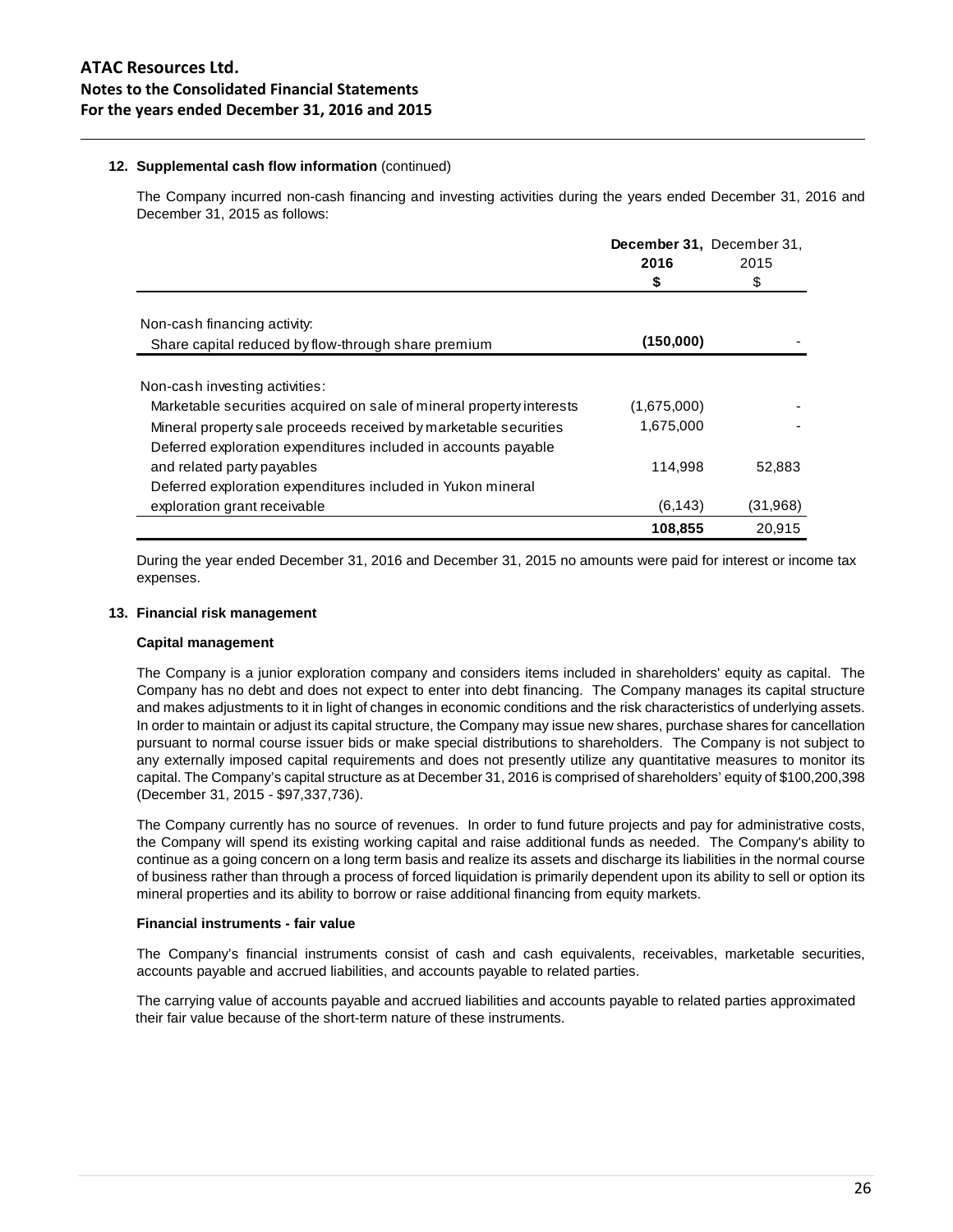#### **13. Financial risk management** (continued)

#### **Financial instruments - fair value** (continued)

Financial instruments measured at fair value on the statement of financial position are summarized into the following fair value hierarchy levels:

- Level 1: quoted prices (unadjusted) in active markets for identical assets or liabilities.
- Level 2: inputs other than quoted prices included within Level 1 that are observable for the asset or liability, either directly (i.e. as prices) or indirectly (i.e. derived from prices).
- Level 3: inputs for the asset or liability that are not based on observable market data (unobservable inputs).

|                           | Level 1    | Level 2 | Level 3 | Total      |
|---------------------------|------------|---------|---------|------------|
|                           | \$         | \$      | \$      | S          |
| December 31, 2016         |            |         |         |            |
| Cash and cash equivalents | 14,628,414 |         | ٠       | 14,628,414 |
| Marketable securities     | 1,095,827  | 373,338 |         | 1,469,166  |
|                           | 15,724,241 | 373,338 |         | 16,097,580 |
| December 31, 2015         |            |         |         |            |
| Cash and cash equivalents | 15,938,120 |         | ۰       | 15,938,120 |
| Marketable securities     | 59,302     |         |         | 59,303     |
|                           | 15,997,422 |         |         | 15,997,423 |

#### **Financial instruments- risk**

The Company's financial instruments can be exposed to certain financial risks, including credit risk, interest rate risk, liquidity risk and market and currency risk.

#### **(a) Credit risk**

The Company is exposed to credit risk by holding cash and cash equivalents. This risk is minimized by holding the funds in Canadian banks and credit unions or with Canadian governments. The Company has minimal accounts receivable exposure, and its various refundable credits are due from Canadian governments.

#### **(b) Interest rate risk**

The Company is exposed to interest rate risk because of fluctuating interest rates. Fluctuations in market rates do not have a significant impact on the Company's operations due to the short term to maturity and no penalty cashable feature of its cash equivalents. For the year ended December 31, 2016 every 1% fluctuation in interest rates up or down would have impacted income (loss) for the year, up or down, by approximately \$139,000 (2015 - \$168,000) before income taxes.

## **(c) Liquidity risk**

Liquidity risk is the risk that the Company is unable to meet its financial obligations as they come due. The Company manages this risk by careful management of its working capital to ensure its expenditures will not exceed available resources.

#### **(d) Market risk**

The Company is exposed to market risk because of the fluctuating values of its publicly traded marketable securities. The Company has no control over these fluctuations and does not hedge its investments. Based on the December 31, 2016 value of marketable securities every 10% increase or decrease in the share prices of these companies would have impacted income (loss) for the year, up or down, by approximately \$147,000 (2015 - \$6,000) before income taxes.